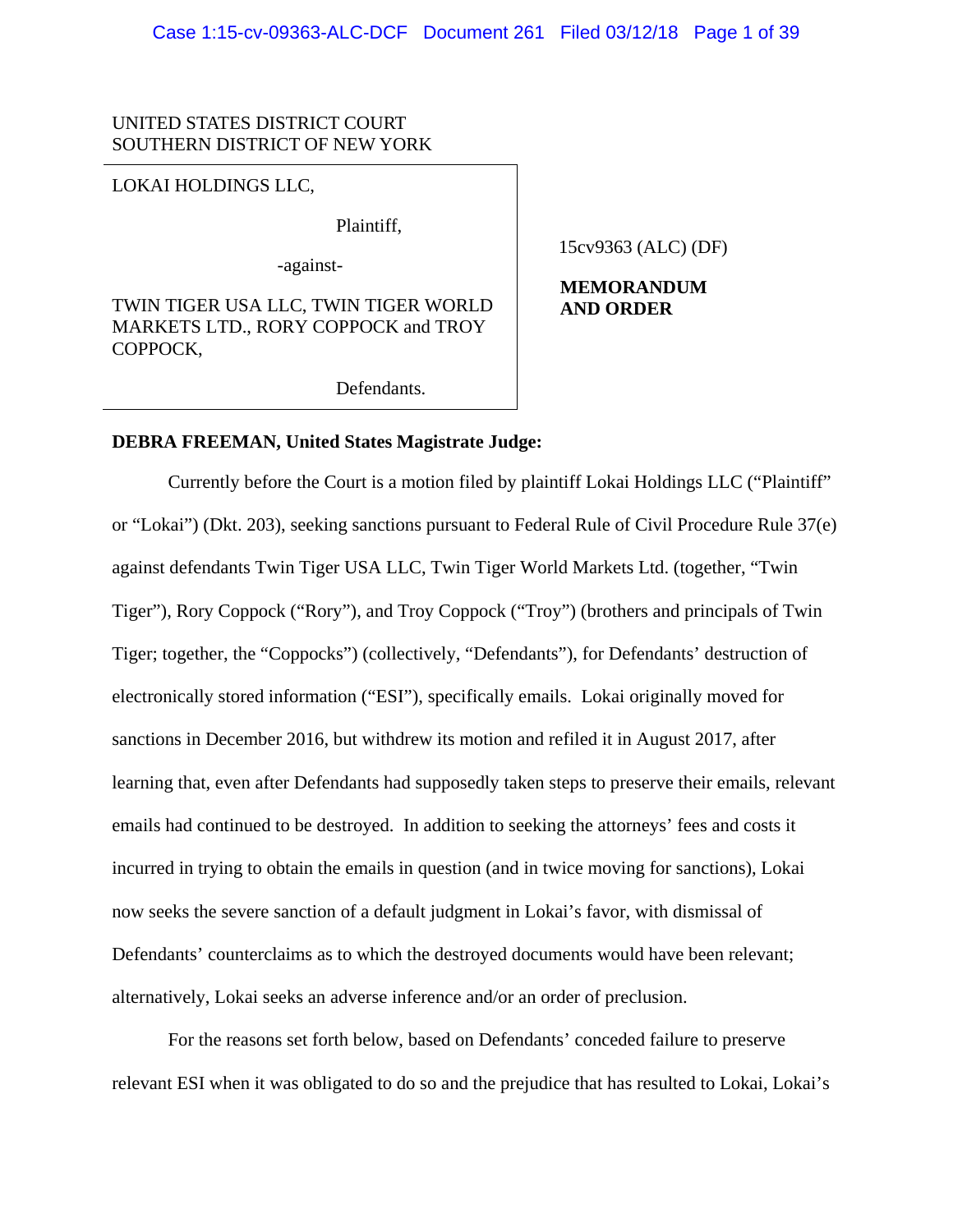# Case 1:15-cv-09363-ALC-DCF Document 261 Filed 03/12/18 Page 2 of 39

motion for sanctions is granted, but not to the full extent it seeks. Certain attorneys' fees, costs, and a preclusion order are appropriately awarded here under Rule  $37(e)(1)$ , as reasonable and necessary to address the prejudice to Lokai resulting from the spoliation. On the record presented, however, this Court will neither grant nor recommend any more extreme sanction, including an adverse inference or any claim-dispositive sanction that would only be permissible under Rule 37(e)(2). Sanctions imposed under that subsection of the Rule, as discussed below, require a predicate finding of the spoliator's intent to deprive the opposing party of evidence for use in the litigation. In this Court's view, given the severity of the sanctions available under Rule 37(e)(2), the requisite intent finding should be based on clear and convincing evidence, and, in this case, while some circumstantial evidence is suggestive of an intent to deprive, that evidence is not sufficiently compelling to justify the necessary finding.

#### **BACKGROUND**

This is an action for trade-dress infringement, unfair competition, and false advertising brought under Section 1125(a) of the Trademark Act of 1946 (the "Trademark Act"), 15 U.S.C. § 1051, Sections 17200 and 17500 of the California Business and Professions Code, and common law, concerning the design and sale of silicone-beaded bracelets. (Sixth Amended Complaint, dated June 5, 2017 ("6th Am. Compl.") (Dkt. 156)  $\P$ 1). On June 1, 2016, this case was referred to this Court by the Honorable Andrew L. Carter, U.S.D.J., for general pretrial supervision (Dkt. 47), and this Court has supervised the discovery process since that time.

#### A. **Relevant Factual and Procedural History**

### **1. Defendants' Initial Failure To Preserve Emails**

Lokai alleges that, around the middle of 2015, Twin Tiger began infringing Lokai's intellectual property rights by selling a line of silicone-beaded bracelets that were similar in both design and "message" to those designed and sold by Lokai. (6th Am. Compl. ¶¶ 22-24.) Lokai's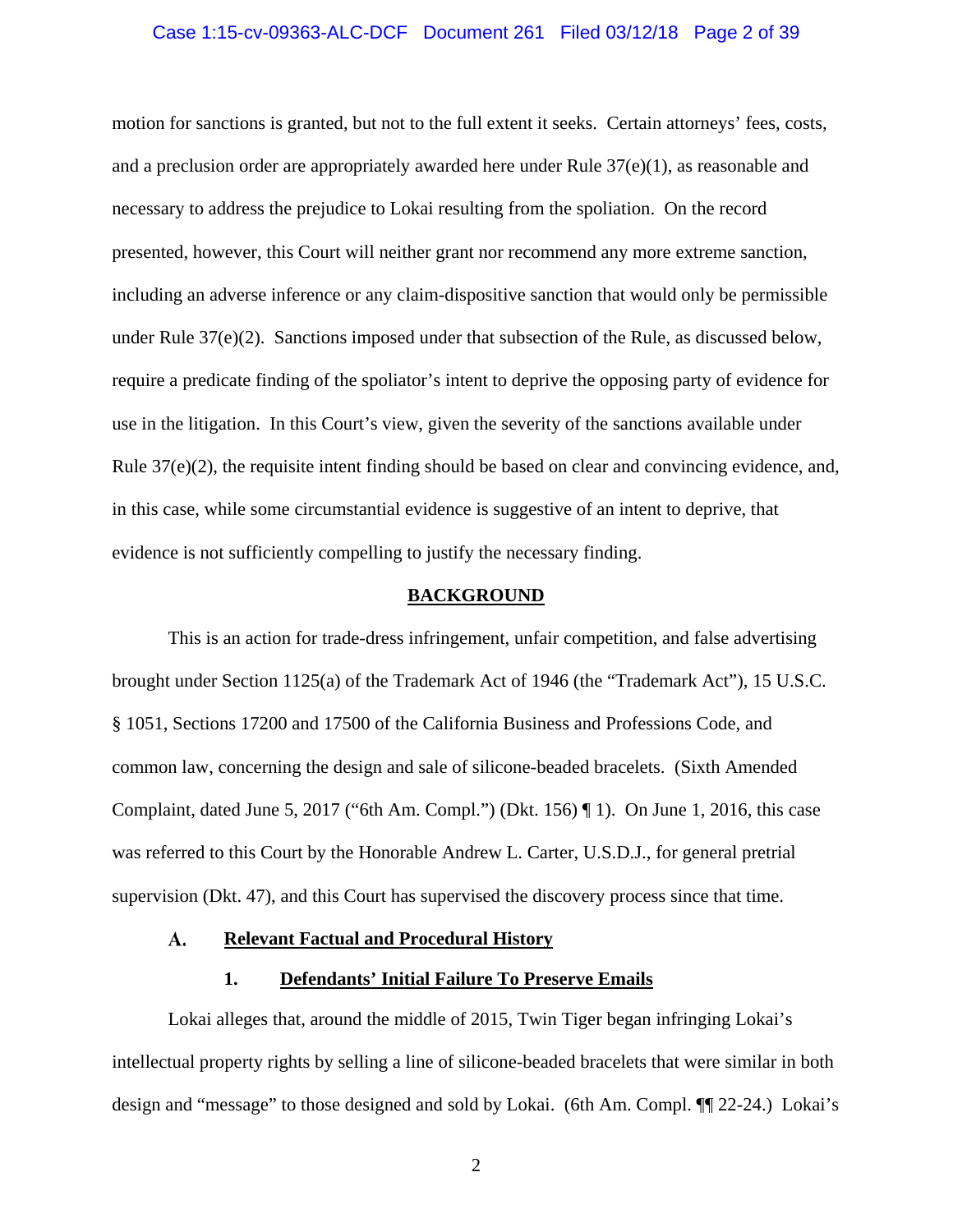then-counsel, Bienstock & Michael, LLC ("Bienstock & Michael"), sent a cease-and-desist letter to Twin Tiger, dated May 1, 2015, demanding that Twin Tiger "immediately cease and desist from any present and future distribution, marketing, promotion, offering for sale, and/or sale of any and all products" that were related to the alleged infringement, and enclosing Lokai's trademark registration certificate. (Declaration of Joel H. Rosner, Esq., dated Aug. 8, 2017 ("8/8/17 Rosner Decl.") (Dkt. 205) ¶ 4 & Ex. C (Dkt. 205-3) ("Cease-and-Desist Letter"); 6th Am. Compl. [9] 32.) Lokai claims the Cease-and-Desist Letter put Twin Tiger on notice of Lokai's potential infringement claim. (6th Am. Compl. ¶ 32.) Lokai's Cease-and-Desist Letter cited the federal law on which its suit is now based, [1](#page-2-0) and threatened litigation if Twin Tiger failed to comply with its demands.<sup>[2](#page-2-1)</sup> The Cease-and-Desist Letter requested a response from Twin Tiger, in writing, within seven days of the letter's receipt, indicating compliance with Lokai's demands, without which Lokai stated that it "[would] be forced to take action to protect its rights, interests and claims with respect to this matter." (Cease-and-Desist Letter, at 2.)

Later that month, after receiving the Cease-and-Desist Letter, defendant Rory contacted Ronald Bienstock, Esq. ("Bienstock"), of Bienstock & Michael, by phone, and explained his belief that the use of green and grey beads in Twin Tiger's bracelets did not infringe Lokai's trademark for bracelets with black and white beads. (Declaration of Rory Coppock in Support of Defendants' Opposition to Plaintiff's Motion for Sanctions, dated Aug. 23, 2017 ("Rory Decl.") (Dkt. 217-5) ¶ 5; 8/8/17 Rosner Decl., Ex. I (transcript of the deposition of Rory Coppock,

<span id="page-2-0"></span><sup>&</sup>lt;sup>1</sup> Lokai's Cease-and-Desist Letter stated that Twin Tiger's "conduct [gave] rise to a number of causes of legal action, including, without limitation, trademark infringement, unlawful false designation of origin, and unfair competition in violation of [Lokai's] intellectual property rights." (Cease-and-Desist Letter, at 2 (citing 15 U.S.C. §§ 1114(1), 1125(a)).)

<span id="page-2-1"></span> $2$  Per the Cease-and-Desist Letter, "[Twin Tiger's] full compliance with the above demands and [ ] good faith cooperation in preventing any further distribution of the Infringing Goods will help ensure that [Lokai] does not pursue legal action against your company." (Ceaseand-Desist Letter, at 2.)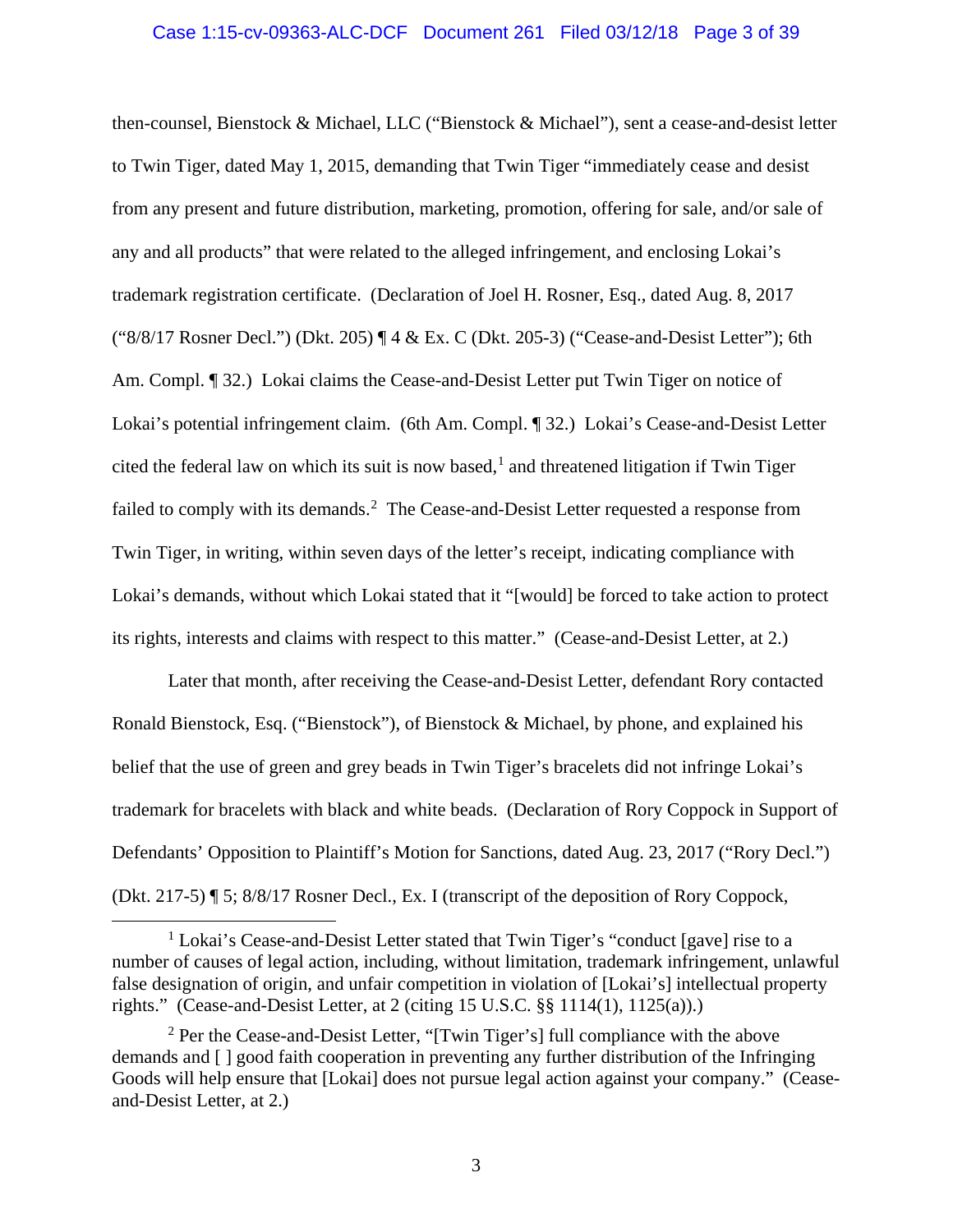# Case 1:15-cv-09363-ALC-DCF Document 261 Filed 03/12/18 Page 4 of 39

conducted Aug. 24, 2016 ("Rory Dep.")) (Dkt. 205-9), at  $212:4-215:7$ ).<sup>[3](#page-3-0)</sup>) According to Rory, he also requested that Bienstock "send [him] an email explaining what exactly about [Twin Tiger's] bracelet design infringed [Lokai's] trademark," but "did not receive any further communications from [ ] Bienstock after [the] phone call," and so "concluded that Lokai was going to let the matter drop." (Rory Decl. ¶¶ 5-6; *see also* Rory Dep., at 212:8-215:7.) The Coppocks declined to seek legal advice at that point, and Rory has stated that he was not independently aware of any obligation to preserve documents. (Rory Decl. ¶ 6.)

On November 30, 2015, approximately six months after sending its Cease-and-Desist Letter, Lokai commenced this lawsuit. (Complaint, dated Nov. 30, 2015 (Dkt. 1).) Twin Tiger was served with the Complaint in December of 2015, upon which the Coppocks retained the law firm of Call & Jensen to represent them and Twin Tiger in the lawsuit. (Rory Decl.  $\P$  6-7.) As Rory recalls it, Scott Shaw, Esq., and Debbie Gubernick, Esq., attorneys with Call & Jensen, advised the Coppocks "to search for emails regarding Lokai and the claims in the lawsuit, and to make sure [they] didn't delete anything that might have to do with the case." (*Id.* ¶ 7.) Rory then "looked for any emails referencing Lokai," as well as any other emails that, in his view, "might be relevant," and forwarded those to defense counsel, but, he contends, "there was little there," in part because Twin Tiger's web-based email service provider, FuseMail, which the Coppocks used for their email addresses ending in "@twintiger.com," only provided up to 10,000 megabytes of storage space for purchasers of the particular service plan then in use by Twin Tiger. (*Id.*  $\P$ <sup> $\parallel$ </sup> 7-8.) According to Rory, the Coppocks "routinely" had to "clean out [their]

<span id="page-3-0"></span><sup>&</sup>lt;sup>3</sup> Included in support of Lokai's original sanctions motion, but not in their now-pending motion, was a May 4, 2015 email from Rory in response to the Cease-and-Desist Letter. (Declaration of Joel H. Rosner in Further Support, dated Jan. 17, 2017 (Dkt. 81), Ex. R (Dkt. 81-1).) In the May 4, 2015 email, Rory denied commercializing bracelets bearing the Lokai logo, and requested clarification from Lokai regarding "how [Twin Tiger] [was] infringing on the Lokai registered trademark." (*Id.*)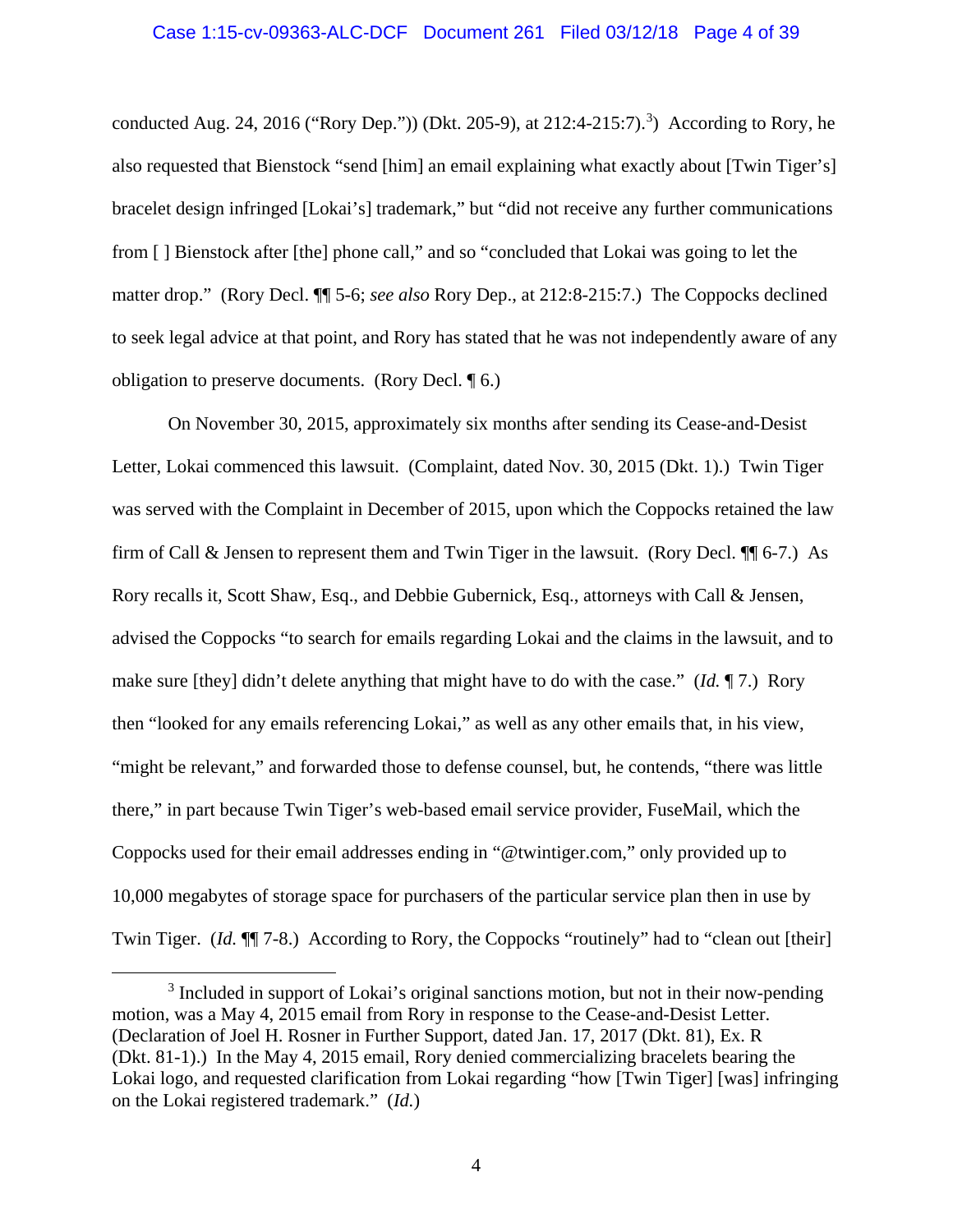### Case 1:15-cv-09363-ALC-DCF Document 261 Filed 03/12/18 Page 5 of 39

mailboxes by deleting old e-mails," and it was impossible for them to "keep more than about one month's worth of old emails in [their] mailboxes without running up against storage limits." (*Id.*  ¶ 8.) Thus, he asserts, at the time the lawsuit was commenced, "most if not all of [Defendants'] emails from earlier months would have already been deleted." (*Id.*) Rory further asserts that, "[a]s the lawsuit progressed," he "did not think it was necessary to save all of [his] everyday routine business emails," and he also states that "[n]early all of [his] e-mail correspondence regarding this case and the claims in this case has been with [Defendants'] lawyers Scott Shaw, Debbie Gubernick, and Sam Brooks," and is "confidential and privileged." (*Id.* ¶ 10.)

On April 25, 2016, Lokai served its first set of document requests.<sup>[4](#page-4-0)</sup> (8/8/17 Rosner Decl. ¶ 7 & Ex. E (Dkt. 205-5) ("Twin Tiger's Responses to Lokai's First RFPs").) Upon its receipt on April 28, 2016, Samuel G. Brooks, Esq. ("Brooks"), counsel for Twin Tiger, forwarded Lokai's first set of requests to his clients, and reminded them of their duty to preserve documents, including emails, that could be related to this litigation. (Declaration of Samuel G. Brooks in Support of Defendants' Opposition to Plaintiff's Renewed Motion for Sanctions, dated Aug. 23, 2017 ("8/23/17 Brooks Decl.") (Dkt. 217-1) ¶ 2). On May 12, 2016, the parties jointly submitted a proposed discovery plan in accordance with Rule 26(f) of the Federal Rules of Civil Procedure, reporting that they did not "anticipate any issues regarding accessibility to ESI and [did] not believe that any special procedures regarding requests for electronically maintained documents [were] required." (8/8/17 Rosner Decl., Ex. D (Joint Report of the Parties Pursuant to Rule 26(f), dated May 12, 2016 ("Rule 26(f) Report")

<span id="page-4-0"></span> <sup>4</sup> Lokai's document requests sought, *inter alia*, the production of Twin Tiger's financial and profit statements; documents evidencing the costs incurred from the production, sale, and advertising of the allegedly infringing products, dating back to 2012; and any documents concerning Defendants' knowledge of Lokai in 2013, 2014, and 2015. (*See* Twin Tiger's Responses to Lokai's First RFPs, at 6-7).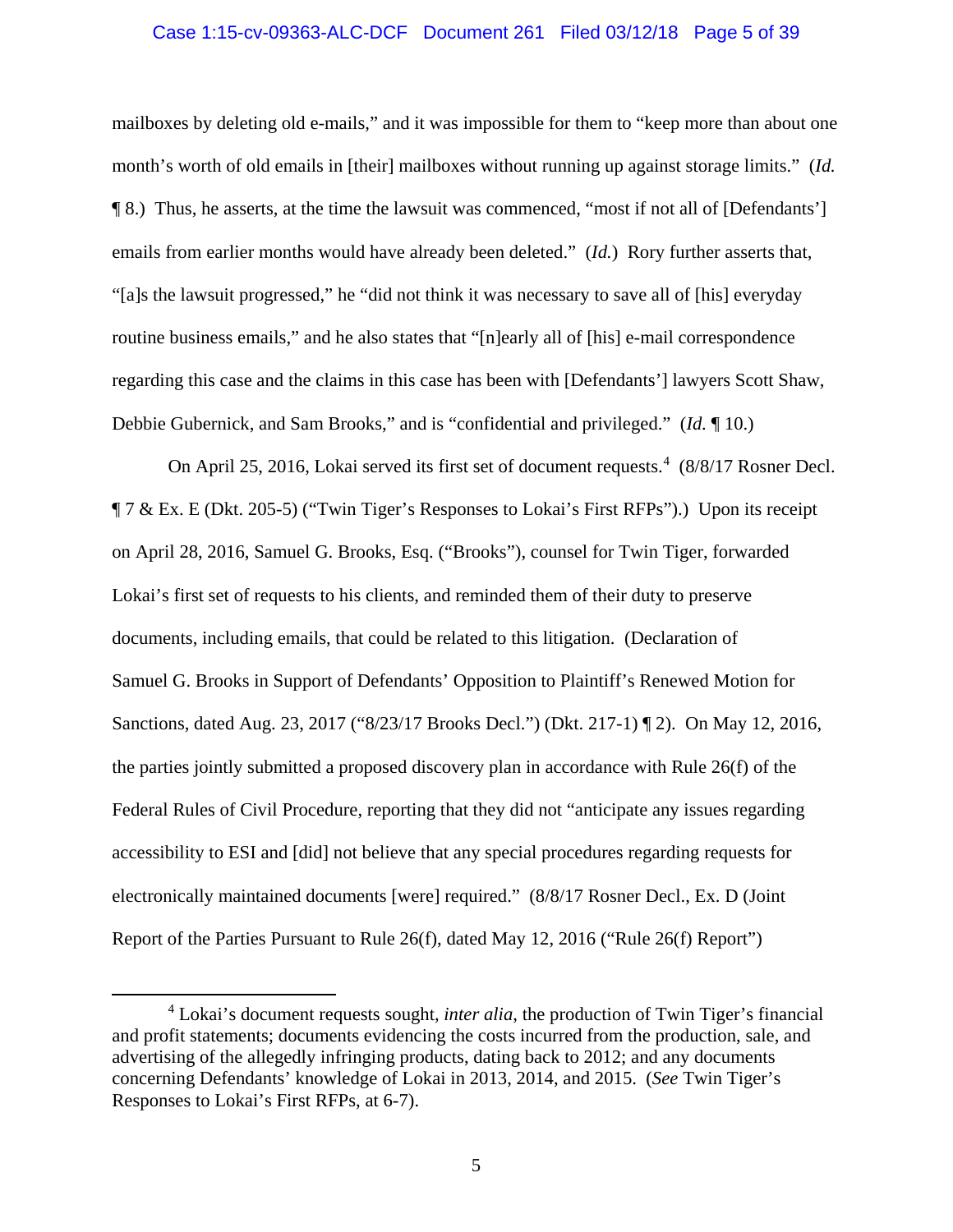# Case 1:15-cv-09363-ALC-DCF Document 261 Filed 03/12/18 Page 6 of 39

(Dkt. 205-4), at 2).) Around the week of July 4, 2016, Brooks learned of FuseMail's storage limits requiring Defendants to "keep their email mailboxes relatively clear"; Brooks again "reminded [Defendants] of the need to preserve any emails relating to Lokai or to the case." (8/23/17 Brooks Decl. ¶ 3.) Defendants' responses and objections to Lokai's first requests for production were dated July 27, 2016, although, according to Brooks, Defendants served those responses on July 13, 2016. (*Id.*)

Lokai first raised the issue of potential spoliation to Defendants' counsel during meetand-confer phone calls on August 2 and 3, 2016. (Rory Decl. ¶ 11; 8/8/17 Rosner Decl. ¶¶ 8-9.) According to Lokai, counsel for Defendants stated at the time that Call & Jensen "had sent a litigation hold notice to Defendants, but . . . did not know what action Defendants had taken to preserve documents, nor whether Defendants had destroyed documents relevant to this action." (8/8/17 Rosner Decl. ¶ 10.) On August 16, 2016, Lokai filed a letter motion requesting a premotion conference to discuss the inadequacy of Defendants' discovery responses, and what Lokai characterized as an "inescapable . . . conclusion that Defendants intentionally ha[d] destroyed documents critical to Lokai's prosecution of this matter." (Letter to the Court from Joel H. Rosner, Esq., dated Aug. 16, 2016 (Dkt. 52), at 3.) Defendants responded by charging that Lokai's "inflammatory accusations of intentional destruction of evidence [were] completely baseless" (*see* Letter to the Court from Scott P. Shaw, Esq., dated Aug. 19, 2016 (Dkt. 53), at 1). This Court held a teleconference with the parties regarding the matter on September 15, 2016.

Around the same time, in August of 2016, Rory asserts that the Coppocks called FuseMail and requested that it recover "[their] old e-mails" dating back to March of 2015, when Twin Tiger began development of their Life Bracelet business. (Rory Decl. ¶ 12.) FuseMail reportedly informed the Coppocks that "they could not recover much," but that "they could begin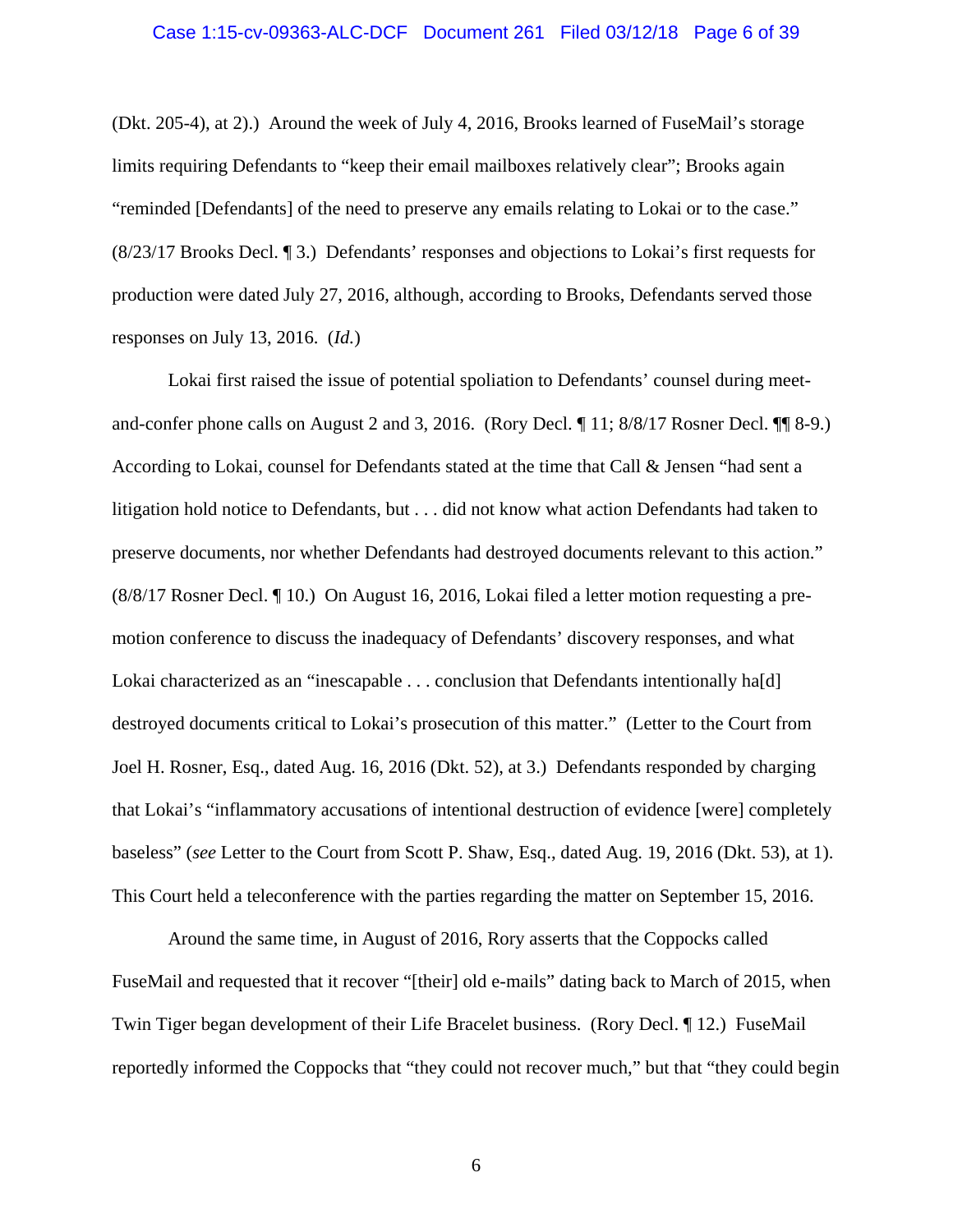### Case 1:15-cv-09363-ALC-DCF Document 261 Filed 03/12/18 Page 7 of 39

archiving emails going forward." (*Id.*) According to Rory, the Coppocks told FuseMail to "initiate the archiving," and agreed to upgrade Twin Tiger's FuseMail subscription plan, at additional cost, for the archiving service. (*Id.*) Rory also states that he authorized counsel to work with FuseMail in order to recover the deleted emails. (*Id.*)

"Alex" (whose last name is not provided in the email), a member of FuseMail's technical support team, sent Troy an email on August 16, 2016, indicating that FuseMail only "[had] access" to email messages that were, at most, 60 days old, but was able to "set [Twin Tiger] up with archiving so all messages from now will be saved for [them]." (*Id.* ¶ 13 & Ex. 1.) On August 17, 2016, Twin Tiger's FuseMail account representative, Rob Chidester ("Chidester"), then sent the Coppocks an email stating that "he could upgrade [Twin Tiger's] email accounts to include archiving for an additional fee." (*Id.* ¶ 14.) On August 19, 2016, Troy emailed Chidester, cc'ing Rory, and asked Chidester to begin "the three year retention that day for the emails troy@twin-tiger.com and rory@twin-tiger.com." (*Id.*) Chidester responded via email on August 29, 2016, telling the Coppocks that he had been out of the office, offering to send Defendants a contract for the additional archiving service, and noting that the archiving service "would need to be for all mailboxes with a twin-tiger.com domain name." (*Id.*) Chidester did not include any contract in his August 29, 2016 email. (*Id.*) Nonetheless, Rory states that, "[a]t that time, [the Coppocks] believed that the archiving had been set up and that the costs would just be added to [their] bills from Fuse[M]ail," and they "did not realize that [Chidester] was waiting for an additional response." (*Id.*)

Almost one month later, on September 28, 2016, Chidester emailed the Coppocks again, stating that archiving had still not been set up for Twin Tiger's email accounts, and that other Twin Tiger email addresses would need to be included in the archiving service at cost, or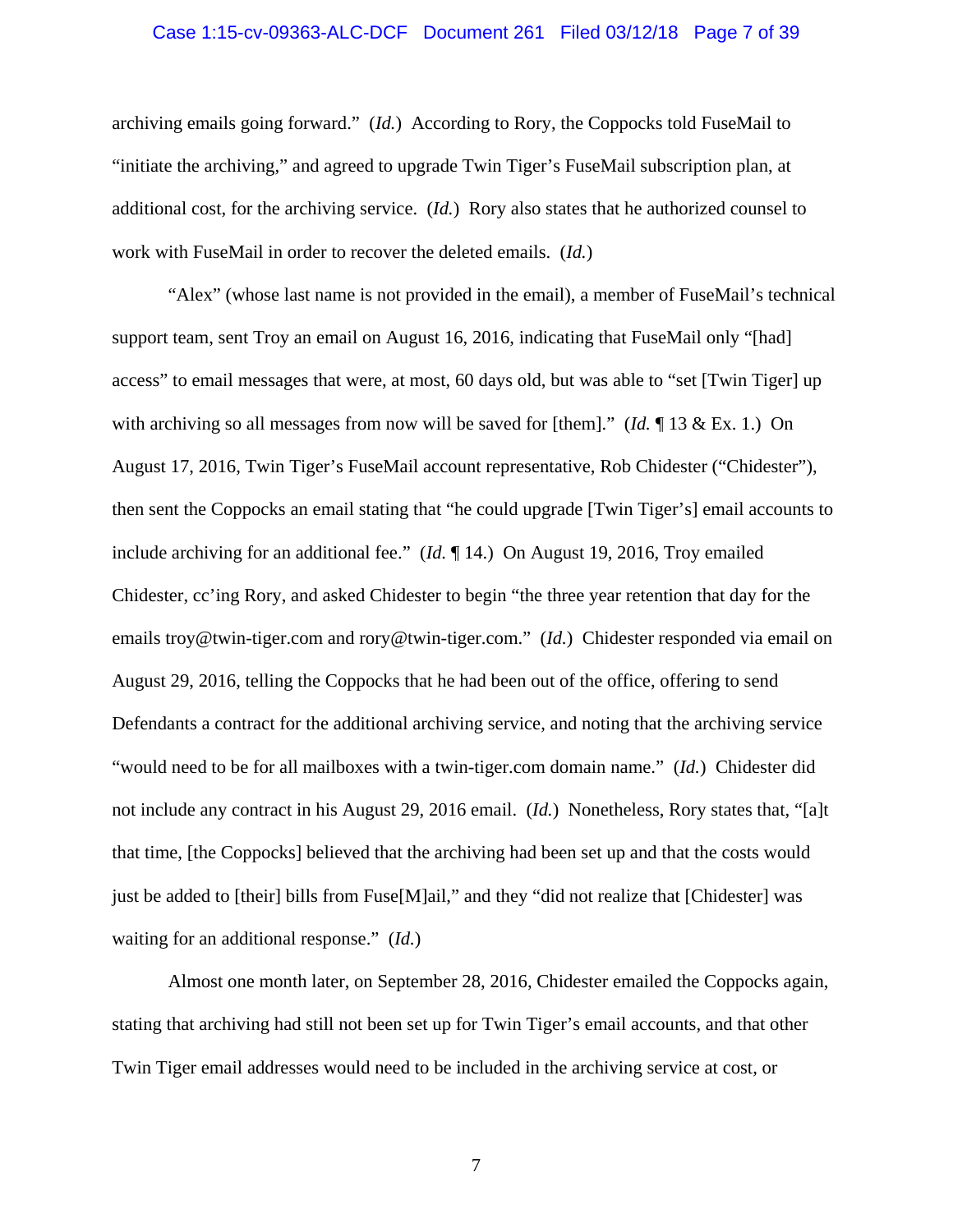# Case 1:15-cv-09363-ALC-DCF Document 261 Filed 03/12/18 Page 8 of 39

disabled from Twin Tiger's account. (*Id.*) The Coppocks arranged a conference call with Chidester and Brooks the next day, September 29, 2016, during which the Coppocks "agreed to pay for a mailbox export for all the accounts that had data in them, followed by removal of the extraneous accounts," and for archiving of all remaining active mailboxes on Twin Tiger's FuseMail account. (*Id. &* Ex. 2; 8/23/17 Brooks Decl. 16.) The Coppocks signed new FuseMail agreements reflecting the export and additional archiving service on September 30, 2016, and transmitted the signed contracts to Chidester the same day. (Rory Decl. ¶¶ 15-16 & Exs. 3, 4; 8/23/17 Brooks Decl.  $\P$  6.) Rory states that, at that point, the Coppocks "believed that FuseMail had set up the archiving at least as of that date, and [they] therefore continued with [their] practice of deleting old emails to remain within storage limits." (Rory Decl. ¶ 16.) Chidester emailed the Coppocks on October 3, 2016, confirming receipt of the signed contracts and indicating that the contracts had been sent to FuseMail's billing and provisioning department. (Rory Decl. ¶ 15; 8/23/17 Brooks Decl. ¶ 6.) Rory and/or Troy forwarded Chidester's October 3, 2016 email to Brooks.  $(8/23/17$  Brooks Decl.  $\sqrt{96}$ .)

Brooks reviewed Defendants' available ESI in September of 2016 and Call & Jensen made a production of 143 pages of emails and attachments on October 3, 2016. (*Id*. ¶ 5.) That production included "emails dated prior to June 24, 2014," purportedly leading Brooks to believe that "FuseMail had succeeded in restoring emails that had been deleted, and that it had also implemented archiving." (*Id.*) Brooks states that, "[b]etween October 2016 and April 2017 it never occurred to [him] that FuseMail might not have actually initiated the archiving," especially in light of Twin Tiger's executed agreements with FuseMail reflecting the additional archiving service. (*Id.* ¶ 7.)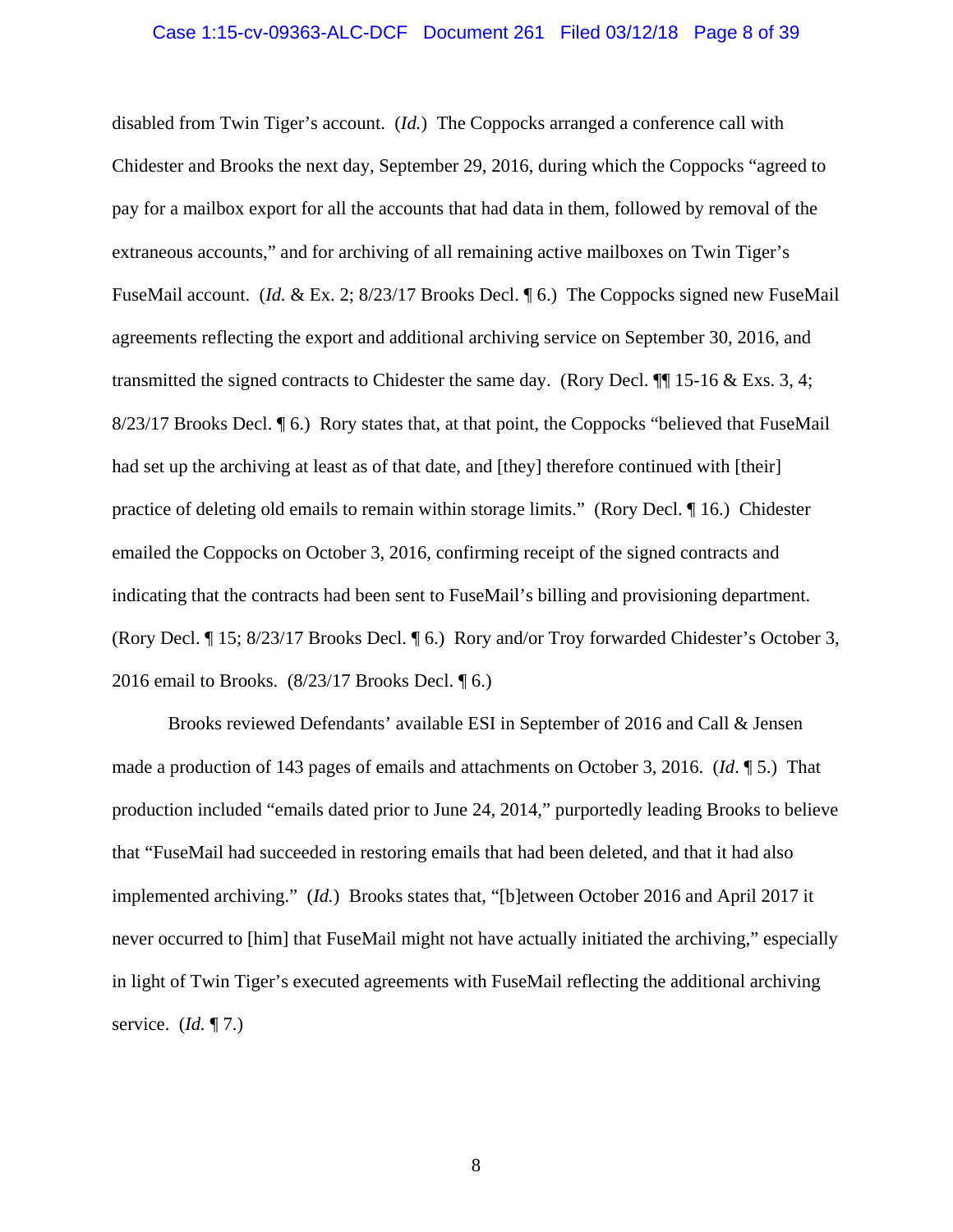# Case 1:15-cv-09363-ALC-DCF Document 261 Filed 03/12/18 Page 9 of 39

On December 20, 2016, Lokai filed its initial motion for sanctions and supporting papers (*see* Notice of Motion, dated Dec. 20, 2016 (Dkt. 71); Declaration of Joel H. Rosner, dated Dec. 20, 2016 ("12/20/16 Rosner Decl.") (Dkt. 72); Plaintiff's Memorandum of Law in Support of its Motion for Sanctions, dated Dec. 20, 2016 ("12/20/16 Pl. Mem.") (Dkt. 73)), arguing that Defendants' duty to preserve arose upon receipt of the Cease-and-Desist Letter (12/20/16 Pl. Mem., at 10 n.2), but also arguing that Defendants had breached that duty even it if arose in November of 2015, when the lawsuit was filed (*id.*, at 15 ("Whether the duty to preserve attached in May 2015 or in November 2015, Defendants continued to destroy relevant documents for months thereafter.")). Lokai contended that, following an August 26, 2016 teleconference before this Court, Defendants "[had] failed to produce any of the documents they deleted." (12/20/16 Rosner Decl. ¶ 25.) Lokai also highlighted the insufficiency of Defendants' efforts to obtain deleted ESI from third parties, and their failure to foresee their ESI-related difficulties as of the date of submission of the parties' Rule 26(f) Report on May 12, 2016. (*Id.*   $\P(26-31.)$ 

Defendants opposed Lokai's initial motion on January 17, 2017. (*See* Memorandum of Law in Opposition to Plaintiff's Motion for Sanctions, dated Jan. 17, 2017) (Dkt. 84); (Declaration of Samuel G. Brooks, dated Jan. 10, 2017 ("1/10/17 Brooks Decl.") (Dkt. 85).) In his opposition Declaration, Brooks stated that Defendants had "requested that the email provider restore emails that had been deleted going back as far as possible," and that he had been "informed and believe[d] that the archiving and restoration was accomplished in or around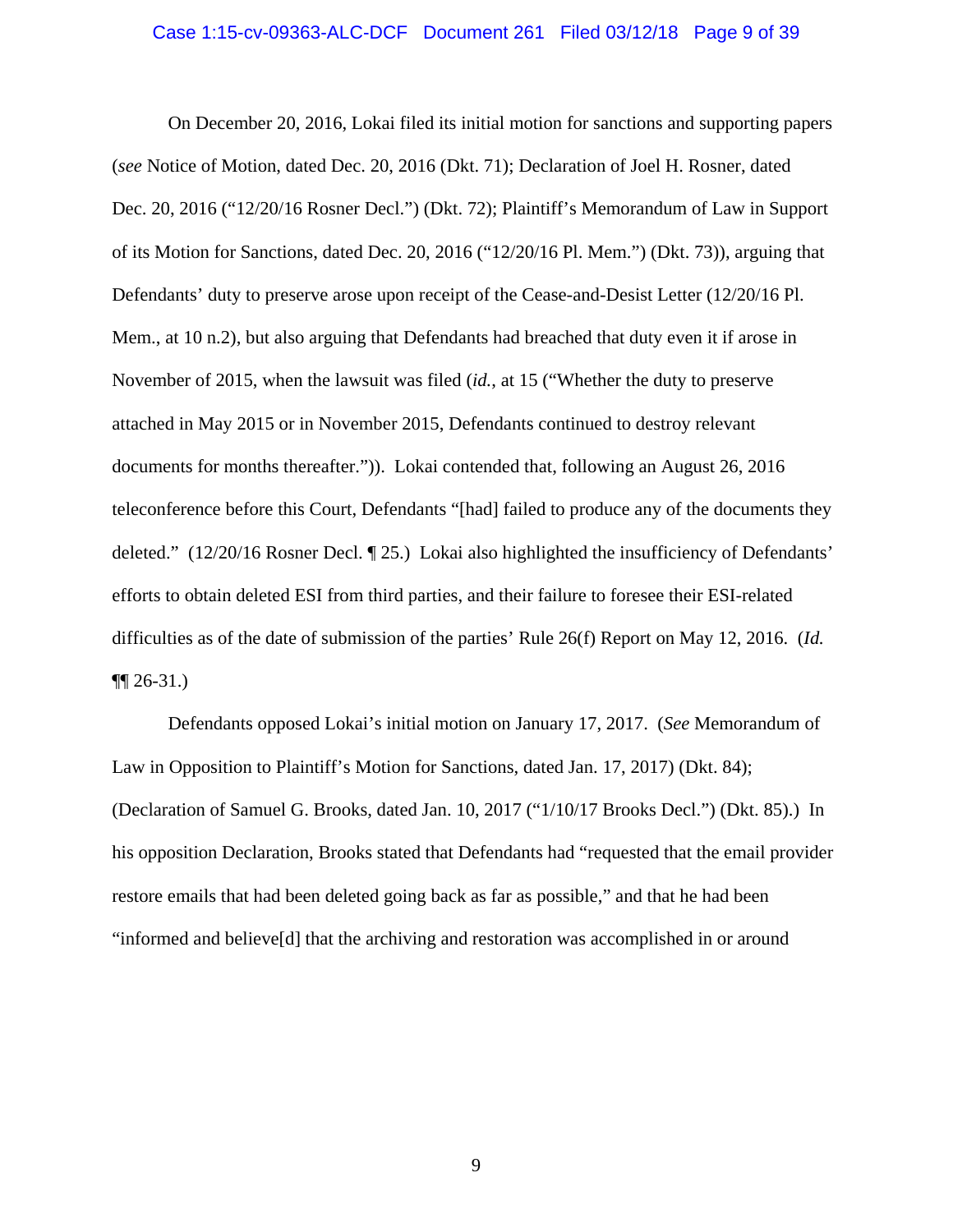August 2016, and that emails were restored from on or around June 24, 2016." (1/10/17 Brooks Decl.  $\P$  3.)<sup>[5](#page-9-0)</sup>

## **2. Defendants' Continuing Failure To Preserve Emails**

Apparently, however, Defendants' emails were *not* archived and preserved as of June 2016, or August 2016, or even October 2016 – when FuseMail's representative confirmed receipt of the signed contracts. Brooks states that he discovered this after Twin Tiger received another set of document requests from Lokai on March 29, 2017 (8/23/17 Brooks Decl. ¶ 8; 8/8/17 Rosner Decl. ¶ 24 & Ex. P (Defendants' Responses to Plaintiff Lokai Holdings LLC's [Third] Set of Requests for Production of Documents)), well after Lokai's initial sanctions motion was fully briefed and while that motion was *sub judice*. In an effort to respond to Lokai's requests for production, Brooks states that he attempted to contact FuseMail "on several occasions" in April of 2017, without success. (8/23/17 Brooks Decl. ¶ 8.) Brooks did not reach anyone at FuseMail until May 10, 2017, when he had a phone call with a member of FuseMail's support team, who reportedly informed him that Twin Tiger "did not have archiving set up on their account." (*Id.* ¶ 9.) According to Lokai's counsel, Twin Tiger's counsel conveyed to Lokai's counsel that Defendants would make a document production by May 18, 2017; when the production was not then forthcoming, Lokai's counsel states that he contacted Defendants' counsel, who indicated that Defendants expected to produce documents the following week, although they then only began producing documents on June 12, 2017. (8/8/17 Rosner Decl. ¶¶ 25, 26.) Defendants did not complete their production in response to Lokai's March 2017 requests until July 14, 2017. (*Id.* ¶ 26.)

<span id="page-9-0"></span> <sup>5</sup> Lokai twice filed a reply memorandum in further support of its original motion for sanctions. (*See* Plaintiff's Memorandum of Law in Further Support of Its Motion for Sanctions, dated Jan. 17, 2017 (Dkt. 80); Plaintiff's Memorandum of Law in Further Support of Its Motion for Sanctions, dated Jan. 20, 2017 (Dkt. 88).)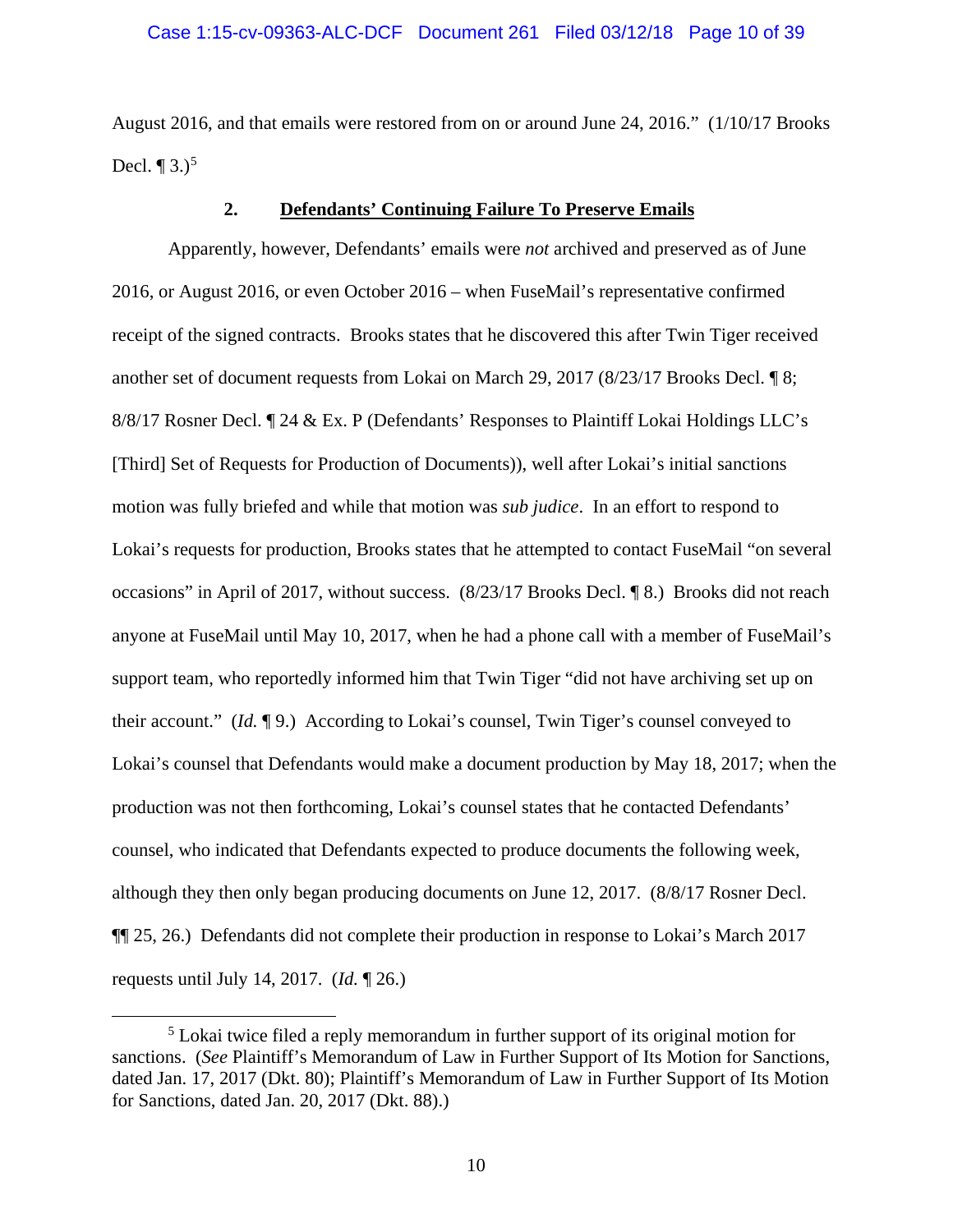# Case 1:15-cv-09363-ALC-DCF Document 261 Filed 03/12/18 Page 11 of 39

Meanwhile, on May 10, 2017, Brooks emailed Chidester, stating that, after making "several attempts" to access Twin Tiger's archived emails, Brooks had discovered that archiving had not been set up for the Twin Tiger account. (Rory Decl. ¶ 17; 8/23/17 Brooks Decl. ¶ 10 & Ex. 1.) Chidester did not immediately respond to Brooks' email. (Rory Decl. ¶ 17; 8/23/17 Brooks Decl. ¶ 11.) Rory called Chidester "a few weeks later," and Chidester responded to Brooks' email on June 2, 2017, confirming that archiving had been set up for Twin Tiger mailboxes, effective that day. (Rory Decl. ¶ 17; 8/23/17 Brooks Decl. ¶ 11.) Counsel believed that the archiving would capture not only all correspondence sent or received from those mailboxes after that date, but also any earlier emails that were stored in Twin Tiger's mailboxes on that date (8/23/17 Brooks Decl. ¶ 11); according to Brooks, even in the course of reviewing and producing emails on July 13, 2017, he "did not realize that the archive had only captured emails sent and received beginning in June 2017" (*id.* ¶ 14).

On July 18, 2017, Lokai filed a letter motion requesting a pre-motion conference regarding continued deficiencies in Defendants' document production. (Letter to the Court from Joel H. Rosner, Esq., dated July 18, 2017 ("7/18/17 Ltr.") (Dkt. 185).) In that letter, Lokai cited Defendants' failure "to produce any emails from the *eight-month period* of September 29, 2016 through May 31, 2017" (*id*., at 1 (emphasis in original)), and argued that Defendants' "failure to produce many other categories of documents," such as invoices beyond a certain period and contracts with two retailers, Rue21 and Five Below, "demonstrate[d] that [Defendants] continue[d] to destroy relevant documents" (*id.*, at 1-3). Defendants responded to Lokai's letter motion on July 21, 2017, asserting, *inter alia*, that Defendants had not intentionally destroyed relevant ESI, as they had "believed in good faith that their emails were being archived" following the execution of the archiving services agreement with FuseMail, and that, in any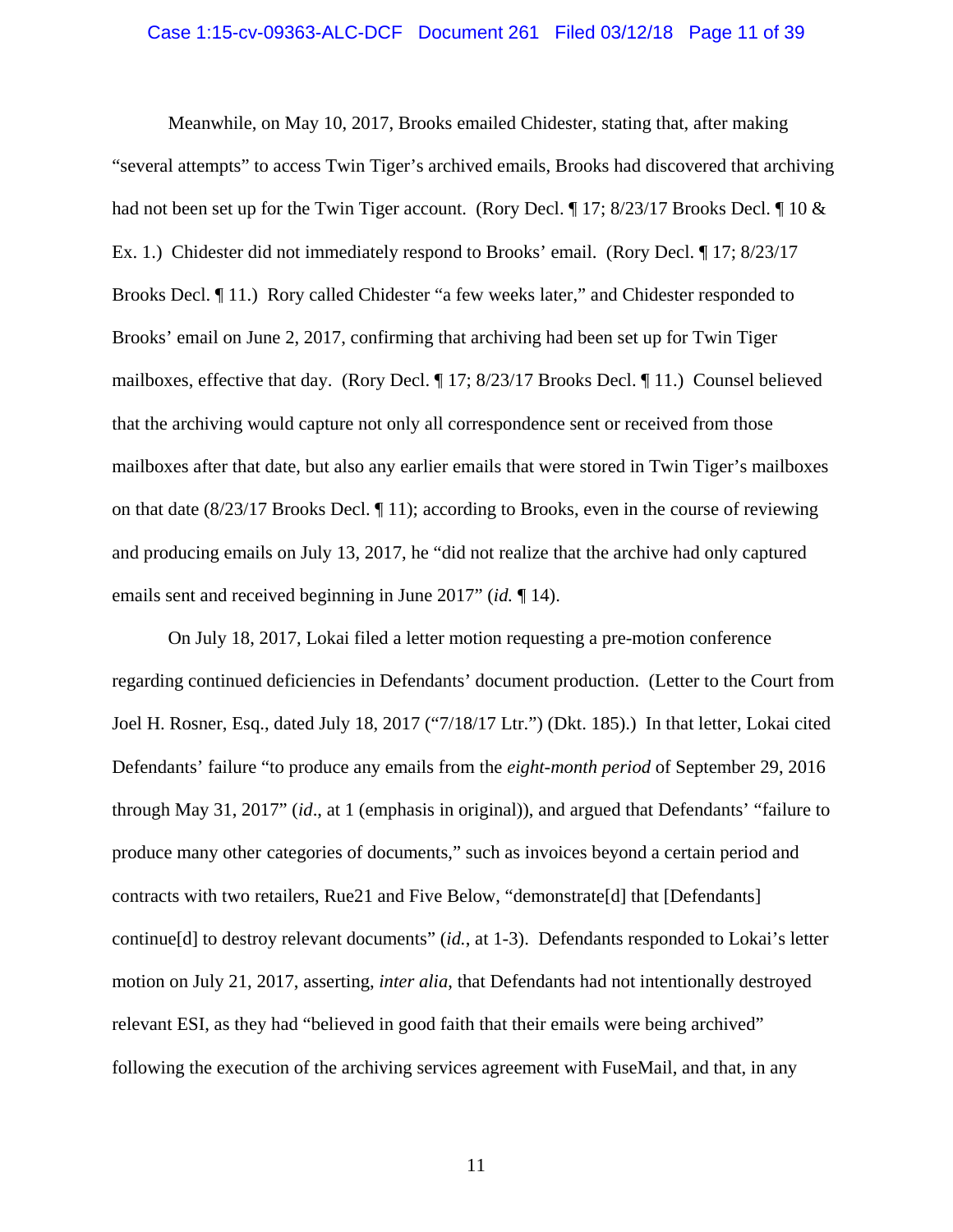# Case 1:15-cv-09363-ALC-DCF Document 261 Filed 03/12/18 Page 12 of 39

event, none of the destroyed ESI would have been relevant. (*See* Letter to the Court from Samuel G. Brooks, Esq., dated July 21, 2017 ("7/21/17 Brooks Ltr.") (Dkt. 187), at 1-5.) Defendants additionally argued that many of Lokai's document requests were overbroad and disproportional to the needs of the case. (*Id.*, at 5-6.)

This Court held a teleconference with counsel on July 28, 2017. (*See* Dkt.) In light of the additional facts concerning Defendants' continued failure to preserve emails, as discussed in the teleconference, Lokai indicated that it would voluntarily withdraw its initial motion for sanctions in order to supplement its motion papers with the updated facts. (*See* Order dated July 31, 2017 (Dkt. 198), Dkt. 199 (Lokai's Notice of Withdrawal Without Prejudice of Motion for Sanctions).)

Lokai filed its renewed sanctions motion, currently before the Court, on August 8, 2017. (*See* Notice of Motion, dated Aug. 8, 2017 (Dkt. 203); Plaintiff's Memorandum of Law in Support of its Motion for Sanctions, dated Aug. 8, 2017 ("Pl. Mem.") (Dkt. 204); 8/8/17 Rosner Decl. (Dkt. 205).) Defendants filed opposition papers on August 23, 2017. (*See* Defendants' Opposition to Motion for Sanctions, dated Aug. 23, 2017 ("Def. Mem.") (Dkt. 217); Rory Decl.; 8/23/17 Brooks Decl.) In his Declaration in opposition to the motion, Rory denied that he or Troy had ever "intentionally destroy[ed] emails about this lawsuit," stating that, while he, himself, "had deleted emails in the ordinary course of business, [he was] not aware of any that related to Lokai or the claims in this case, and [he] did not have any intention to deprive Lokai of relevant evidence," but rather "was simply trying to heep [his] mailbox in working order." (Rory Decl. ¶ 11). Lokai filed reply papers on August 31, 2017. (*See* Plaintiff's Reply Memorandum of Law in Further Support of Its Motion for Sanctions, dated Aug. 31, 2017 ("Pl. Reply Mem.")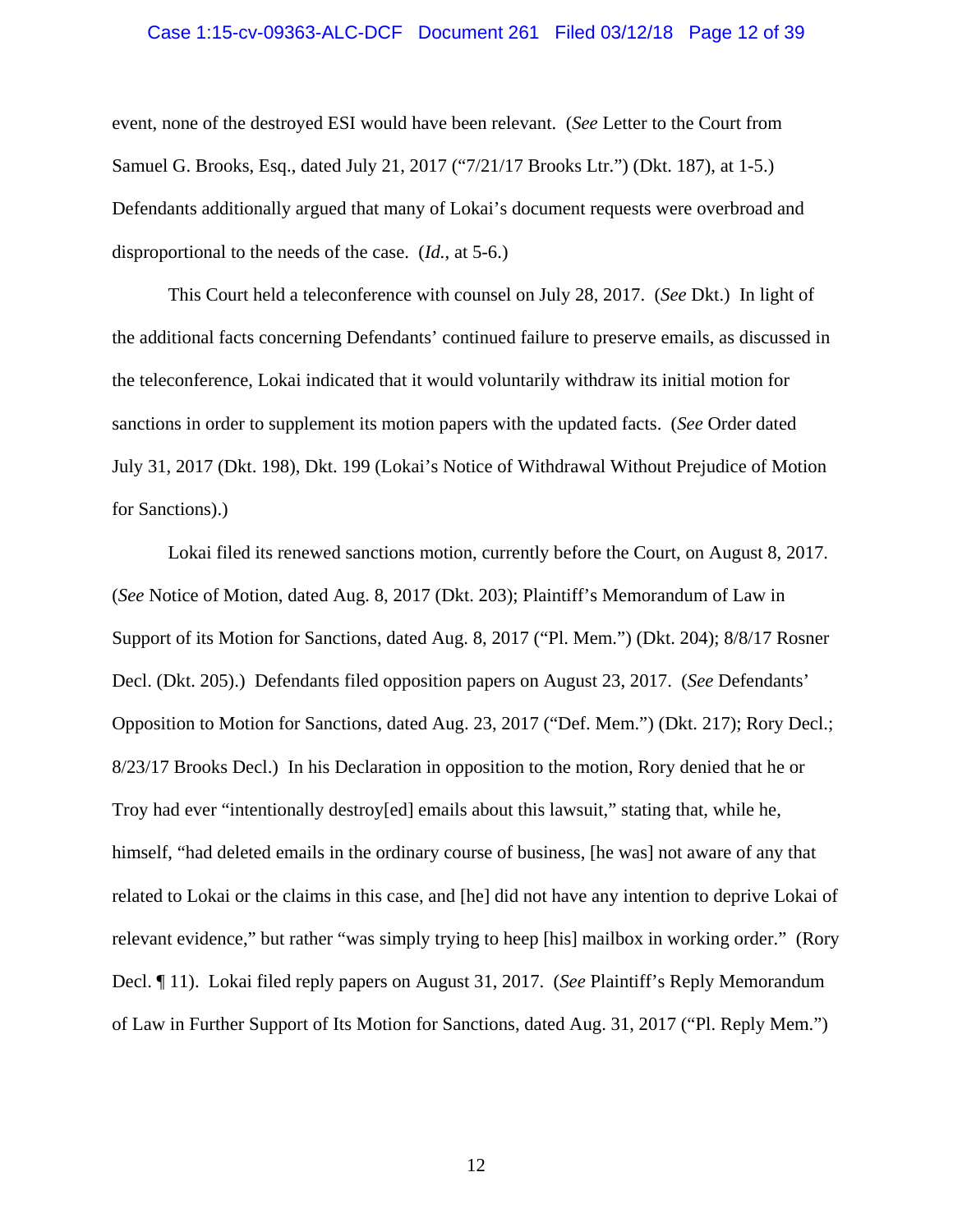## Case 1:15-cv-09363-ALC-DCF Document 261 Filed 03/12/18 Page 13 of 39

(Dkt. 119); Reply Declaration of Joel H. Rosner, dated Aug. 31, 2017 ("Rosner Reply Decl.") (Dkt. 220).)

#### **Potential Relevance of Destroyed Emails B.**

Lokai includes with its renewed motion various examples of email correspondence between Defendants and their customers and distributors, dated as early as May of 2015, which Lokai has obtained by subpoena, and which would have also been in the possession, custody, or control of Defendants, were it not for their failure to preserve ESI. (*See* 8/8/17 Rosner Decl., Exs. K (Dkt. 205-11), L (Dkt. 205-12), M (Dkt. 205-13), N (Dkt. 205-14), Q (Dkt. 205-21) (filed under seal), S (Dkt. 205-23) (filed under seal), T (Dkt. 205-24) (filed under seal).) According to Lokai, these emails illustrate the likely relevance to its claims of the destroyed ESI that it has not been able to obtain from other sources, and the attendant prejudice to Lokai from Defendants' failure to preserve. (Pl. Mem., at 13-22.) The contents of the emails that were not filed under seal (the "Galaxy Emails"<sup>[6](#page-12-0)</sup>) are described below.

In a May 6, 2015 email to "Darren" at Galaxy Toys ("Galaxy"), one of Defendants' distributors, cc'ing Troy, Rory included the subject line: "Life Bracelets – The grey bead has earth from below sea level. The green bead has water from the mountains." (8/8/17 Rosner Decl., Ex. M (Dkt. 205-13).) In the body of the email, Rory wrote:

> Attached is our LIFE bracelet which is blowing up. There is a company called Lokai who has a similar bracelet and they are retailing for \$18. Let us know if you would be interested in these for your distribution. We think a \$5 retail could sell very well. . . . Life bracelet – "Live a balanced Life". This is a unisex bracelet and extremely popular. Each Life Bracelet has properties from the

<span id="page-12-0"></span> <sup>6</sup> According to Lokai, "[a]lthough these and other Galaxy documents [were] designated as confidential or highly confidential, they [were] not . . . filed under seal because Defendants' counsel, who also represent Galaxy, waived that confidentiality by openly discussing all of the Galaxy documents in Defendants' opposition to Lokai's [original, voluntarily withdrawn] motion for sanctions." (8/8/17 Rosner Decl. ¶ 18 (citing Dkts. 84, 88).)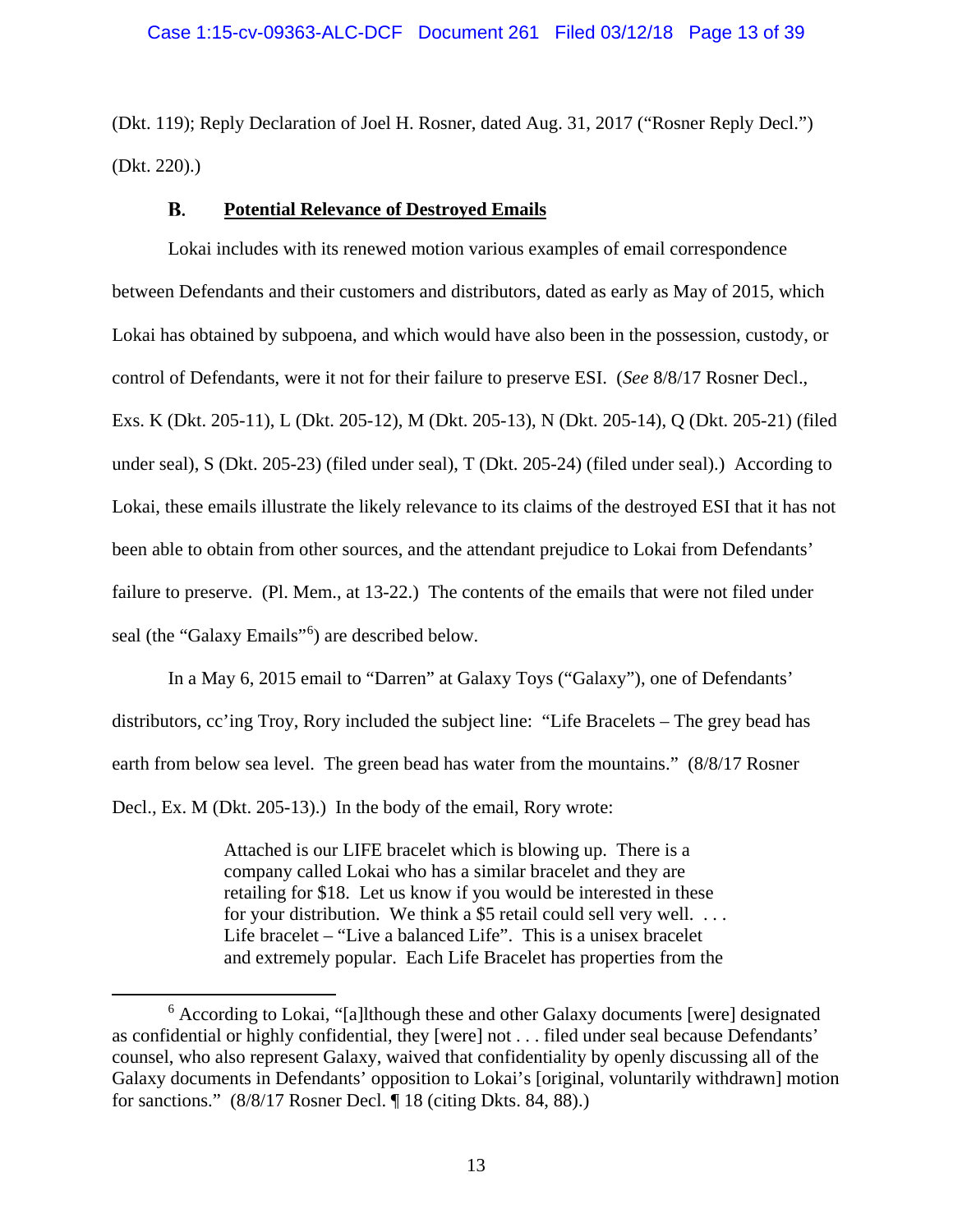highest & lowest points on earth. The grey bead has earth from below sea level. The green bead has water from the mountains. Our Life bracelets elements are a reminder to the wearer to be grounded & live a well & balanced life.

(*Id.*) The attachments are photographs of Defendants' Life bracelets with transparent beads or

blue beads. (*See id*.)

On May 15, 2015, Rory sent an email to Darren at Galaxy, cc'ing Troy, attaching a

photograph of three bracelets with colored beads, with hangtags reading "Fortune Bracelet," and

wrote:

Here are pics of the 3 styles of bracelets I will send u as soon as I get them. I just spoke to our team in [C]hina and they are pricing the fakes out now. I'll have all the info Monday am for u. We can beat anyone's price and would like to bring u this program and work with u on this one.

(*Id.*, Ex. K (Dkt. 205-11).)

On June 11, 2015, Rory emailed Darren at Galaxy, again cc'ing Troy, with the subject

line "Lokai's trademark." (*Id.*, Ex. L (Dkt. 205-12).) Rory wrote:

We think it's best to stay away from white and black because they called these colors out in their trademark. . . . They more than likely would never have a case even if we did use black or white but we think it's best to build green and grey.

(*Id.*)

Finally, an email thread from August 6, 2015 among Rory, Troy, and Darren concerns the

details of Galaxy's plans to purchase displays of Defendants' Life bracelets for retail sale. (*Id.*,

Ex. N (Dkt. 205-14).) In a message to Darren at 4:30 p.m., Troy asked:

[A camouflage color scheme] we can do . . . same as Lokai? Do you want a full [camouflage] package? Or a half clear, half [camouflage] package?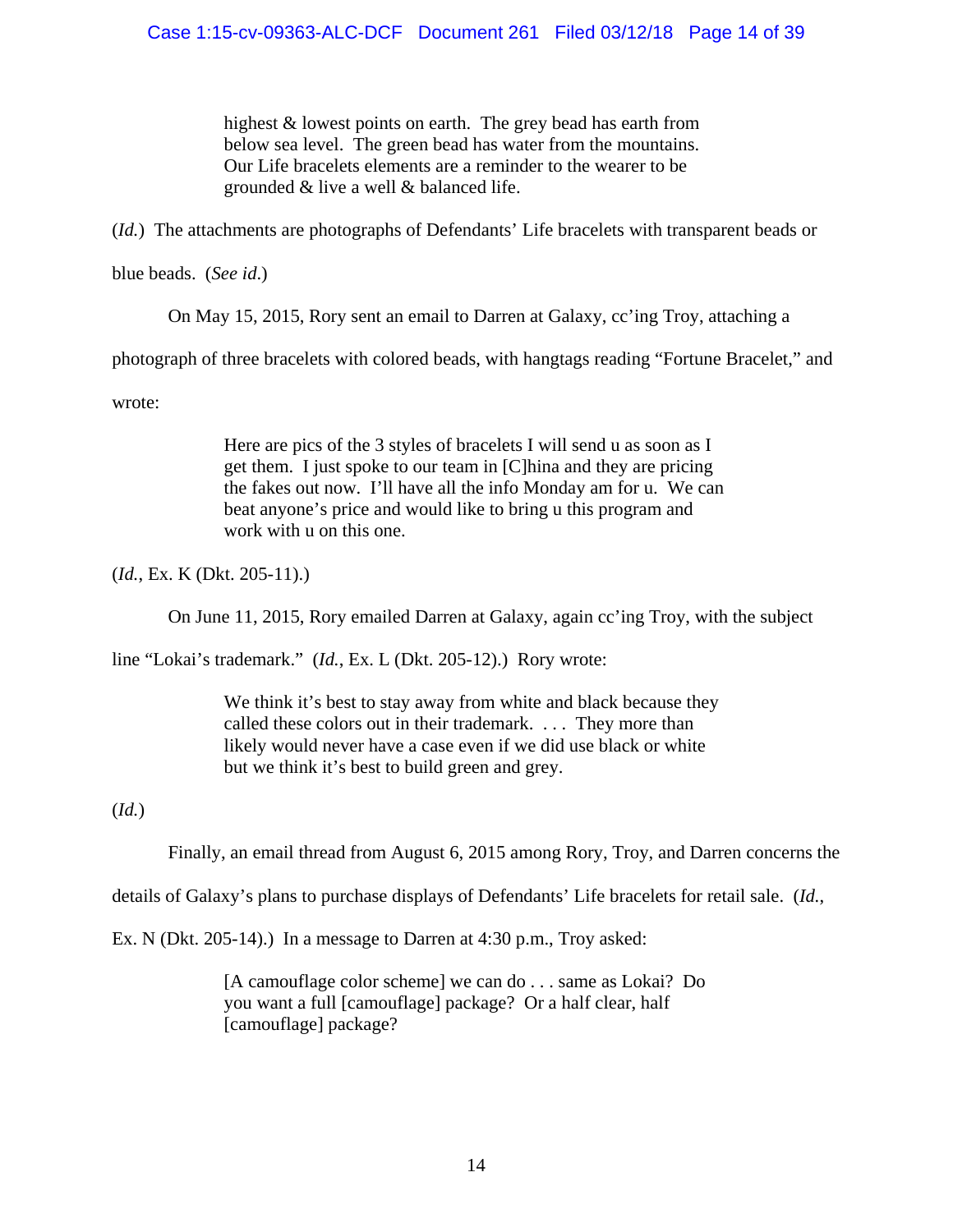(*Id.* (Bates no. GALAXY 000084).)<sup>[7](#page-14-0)</sup>

## **DISCUSSION**

#### L. **APPLICABLE LEGAL STANDARDS**

## **A. Authority of This Court To Decide Motion**

Pursuant to Fed. R. Civ. P. 72(a), "[p]retrial matters 'not dispositive of a party's claim or defense' may be referred to a magistrate judge for hearing and decision, subject to review, if timely objections are filed, on a 'clearly erroneous' or 'contrary to law' standard." *Seena Int'l, Inc. v. One Step Up, Ltd.*, No. 15cv01095 (PKC) (BCM), 2016 WL 2865350, at \*10 (S.D.N.Y. May 11, 2016) (quoting Rule 72(a)); *see also Shanghai Weiyi Int'l Trade Co., Ltd. v. Focus 2000 Corp.*, No. 15cv3533 (CM) (BCM), 2017 WL 2840279, at \*8 (S.D.N.Y. June 27, 2017). "Discovery motions, including those seeking sanctions . . ., are ordinarily considered non-dispositive, and therefore fall within the grant of Rule 72(a), 'unless the sanction deployed disposes of a claim.'" *Seena Int'l*, 2016 WL 2865350, at \*10 (quoting *Lan v. Time Warner, Inc.*, No. 11cv2870 (AT) (JCF), 2016 WL 928731, at \*1 (S.D.N.Y. Feb. 9, 2016)). The "critical issue" in determining whether a discovery motion falls under Rule 72(a) "is what sanction the magistrate judge actually imposes," rather than the sanctions sought by the moving party. *Id.*  (internal quotation marks and citation omitted).

Here, while Lokai seeks case-dispositive sanctions – a default judgment and a dismissal of counterclaims – the discovery sanctions that this Court finds appropriate would not "'fully dispose of a claim or defense,'" *id.* (quoting *Oracle USA, Inc. v. SAP AG*, 264 F.R.D. 541, 546

<span id="page-14-0"></span> <sup>7</sup> In discussing, *infra*, the arguments raised by Lokai in its sanctions motion, this Court briefly refers to two additional emails, from other retailers (Michaels and Five Below), apparently also obtained by Lokai by way of subpoenas. (*See* Discussion, *infra*, at Section II(B).) Although those emails were filed under seal, this Court is confident that nothing in its cursory description of their contents reveals confidential business information.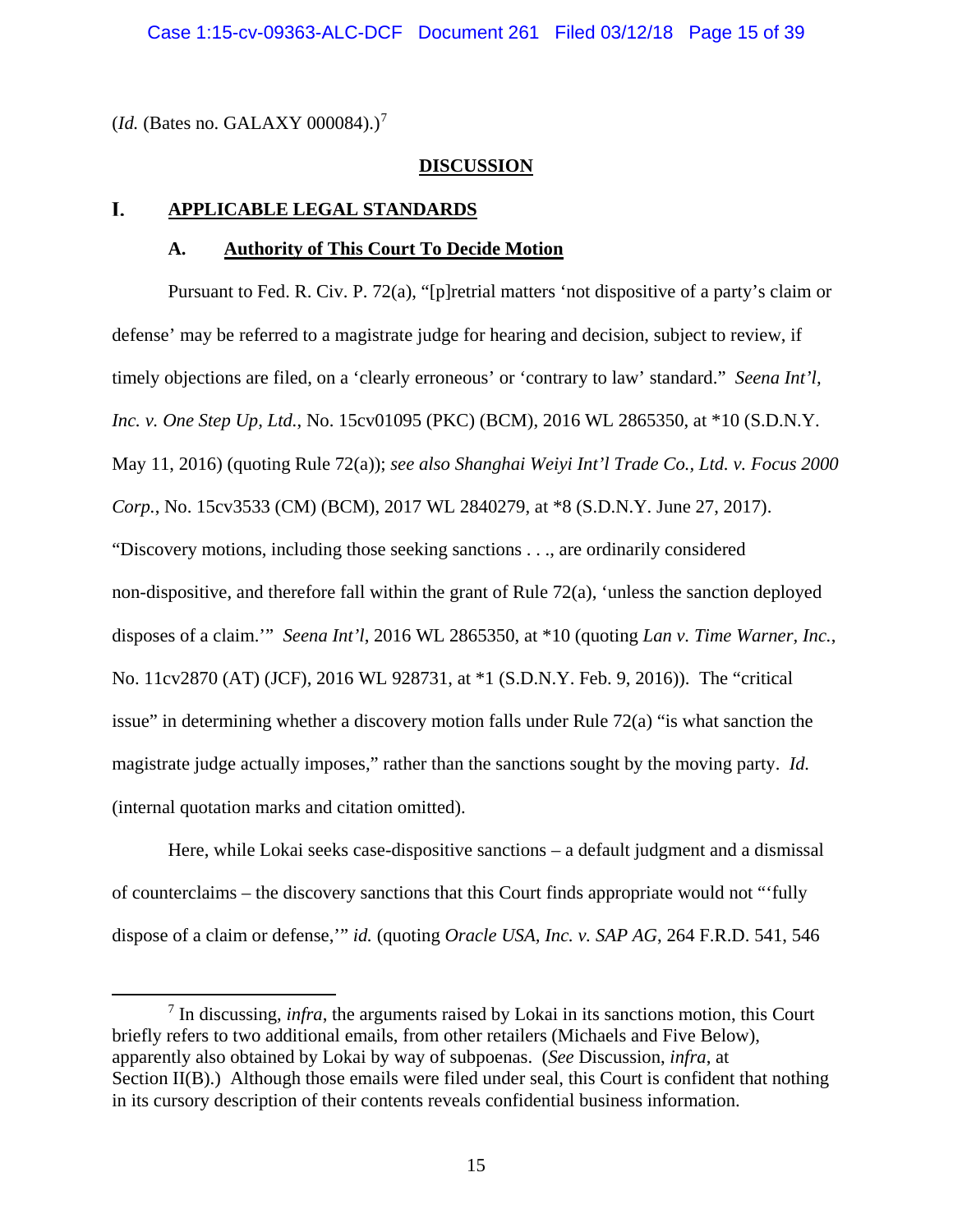(N.D. Cal. 2009)), as discussed below. Accordingly, this case having been referred to this Court for general pretrial supervision, it is appropriate for Lokai's motion to be resolved by this Court in the first instance.

## **B. Rule 37(e)**

Rule 37(e) of the Federal Rules of Civil Procedure, as amended in 2015, governs

sanctions for failure to preserve ESI, and provides as follows:

- **(e) Failure to Preserve Electronically Stored Information.** If electronically stored information that should have been preserved in the anticipation or conduct of litigation is lost because a party failed to take reasonable steps to preserve it, and it cannot be restored or replaced through additional discovery, the court:
	- **(1)** upon finding prejudice to another party from loss of the information, may order measures no greater than necessary to cure the prejudice; or
	- **(2)** only upon finding that the party acted with the intent to deprive another party of the information's use in the litigation may:
		- **(A)** presume that the lost information was unfavorable to the party;
		- **(B)** instruct the jury that it may or must presume the information was unfavorable to the party; or
		- **(C)** dismiss the action or enter a default judgment.

Fed. R. Civ. P. 37(e).

Absent a showing of "intent to deprive another party of the information's use in the litigation," the sanctions enumerated under subsection (2) of Rule 37(e) are not available. Rather, sanctions for spoliation without a showing of intent to deprive are governed solely by subsection (1). *Simon v. City of New York*, 14cv8391 (JMF), 2017 WL 57860, at \*7 (S.D.N.Y.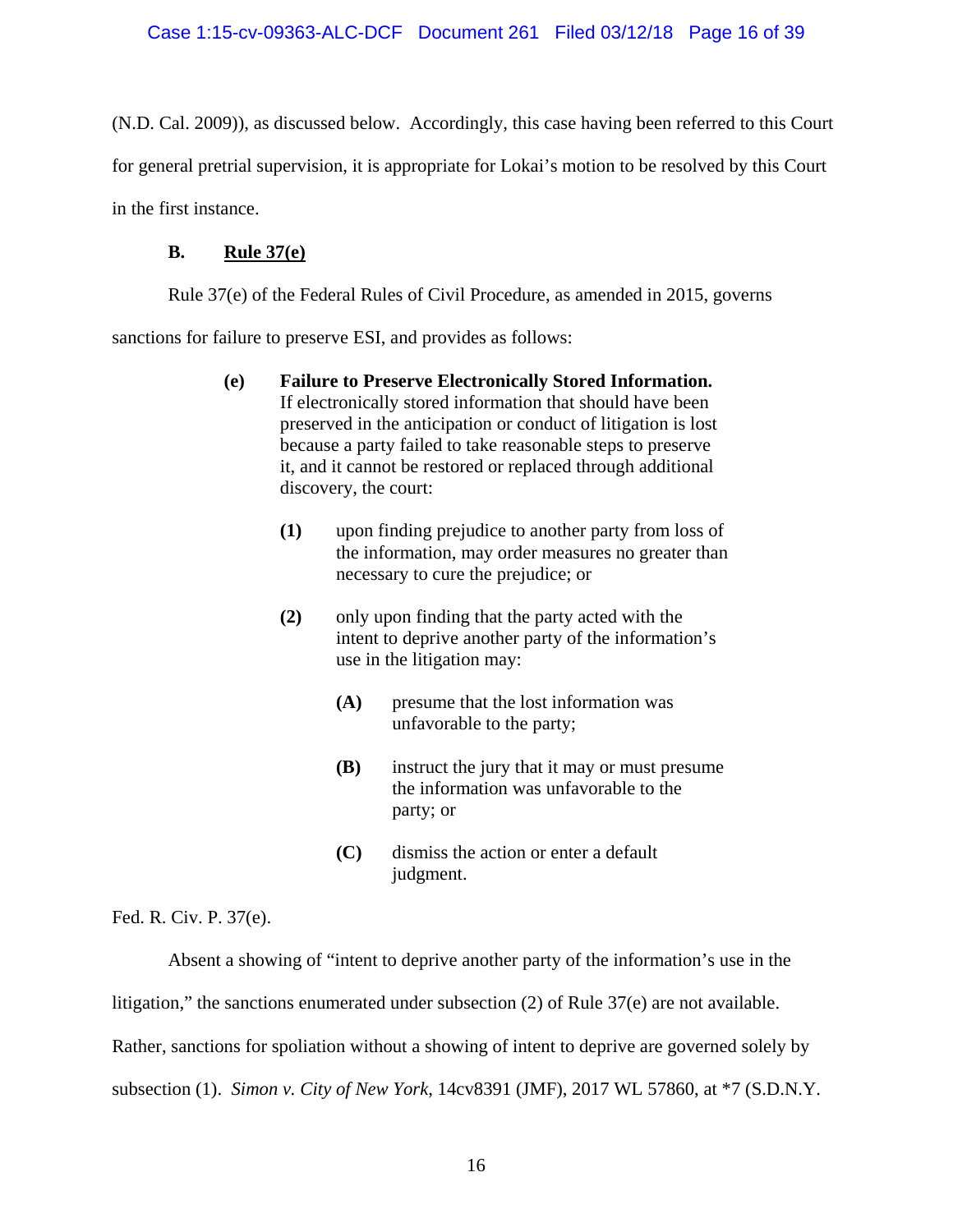# Case 1:15-cv-09363-ALC-DCF Document 261 Filed 03/12/18 Page 17 of 39

Jan. 5, 2017). Even sanctions available under Rule 37(e)(1), though, may only be imposed upon a finding of prejudice to the moving party, and "[c]are must be taken . . . to ensure that curative measures under subdivision  $(e)(1)$  do not have the effect of measures that are permitted under subdivision (e)(2)." Fed. R. Civ. P. 37(e) advisory committee's note to 2015 amendment. Available sanctions under Rule  $37(e)(1)$  may include "forbidding the party that failed to preserve information from putting on certain evidence, permitting the parties to present evidence and argument to the jury regarding the loss of information, or giving the jury instructions to assist in its evaluation of such evidence or argument." (*Id.*) Ultimately, "[t]he decision of what type of sanction is appropriate in a given case is left to the sound discretion of the district court." *Tchatat v. O'Hara*, No. 14cv2385 (LGS) (GWG), 2017 WL 1379097, at \*4 (S.D.N.Y. Apr. 14, 2017) (opinion and order) (citing *West v. Goodyear Tire & Rubber Co.,* 167 F.3d 776, 780 (2d Cir. 1999); *Fujitsu Ltd. v. Fed. Express. Corp.,* 247 F.3d 423, 436 (2d Cir. 2001); *Deanda v. Hicks*, 137 F. Supp. 3d 543, 554 (S.D.N.Y. 2015)).

The sanctions permitted under Rule  $37(e)(2)$  – after a finding of "intent to deprive" has been made – are particularly harsh, and the 2015 advisory committee's notes warn that "[c]ourts should exercise caution" in using them. Fed. R. Civ. P. 37(e) advisory committee's note to 2015 amendment. An adverse-inference instruction that missing evidence may or should be presumed to be unfavorable to the party who destroyed the evidence has long been considered an "extreme" sanction that "should not be given lightly." *Zubulake v. UBS Warburg*, 220 F.R.D. 212, 219-20 (S.D.N.Y. 2003). Dismissal and the entry of a default judgment are even more "drastic remed[ies]," most typically considered in the context of "extreme circumstances" warranting sanctions under Rule 37(b), where the non-moving party has "fail[ed] to comply with the court's discovery orders willfully, in bad faith, or through fault." *John B. Hull, Inc. v.*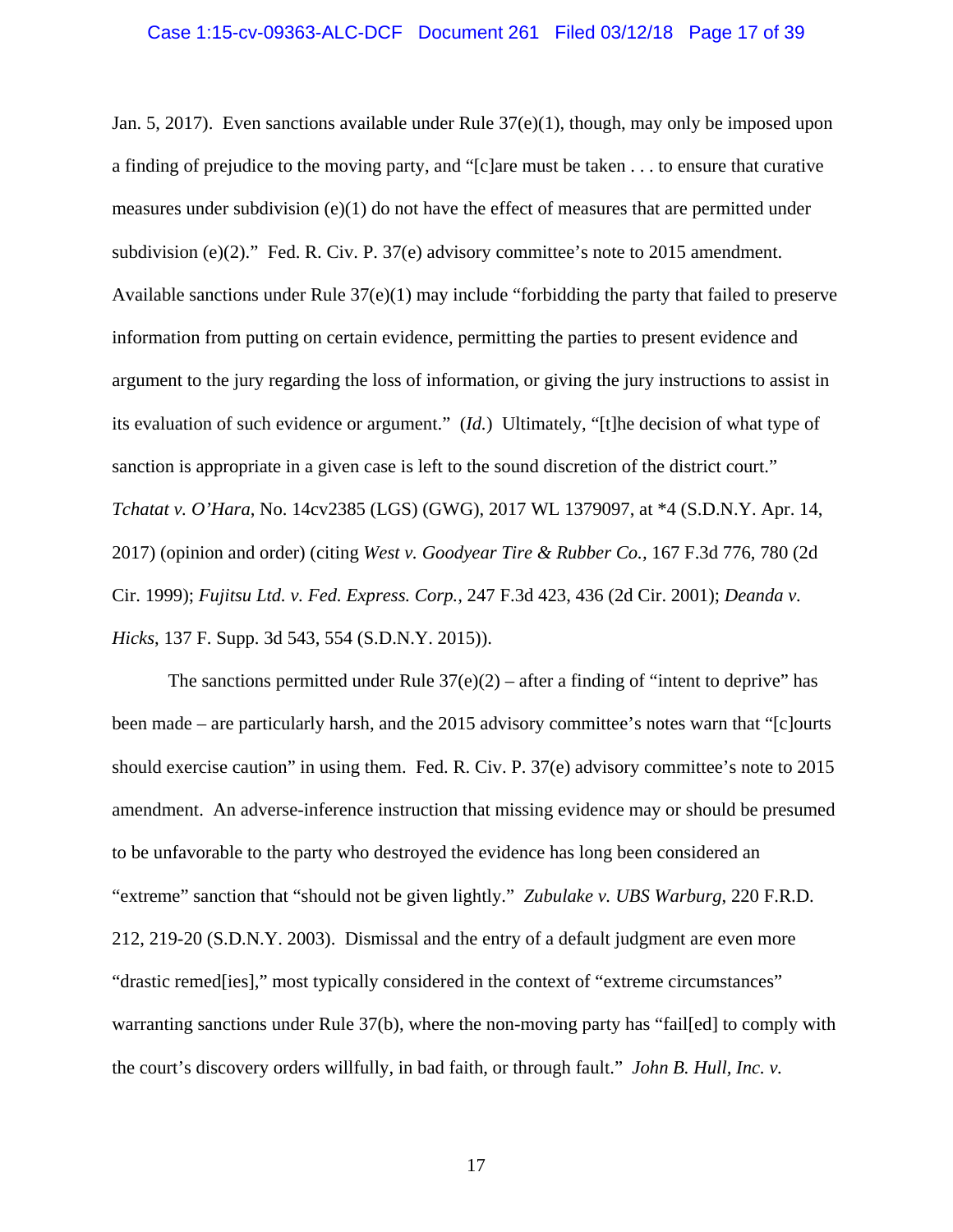# Case 1:15-cv-09363-ALC-DCF Document 261 Filed 03/12/18 Page 18 of 39

*Waterbury Petroleum Prods., Inc.*, 845 F.2d 1172, 1176 (2d Cir. 1988). Unlike subdivision (e)(1), subdivision (e)(2) does not "include a requirement that the court find prejudice to the party deprived of the information," as "the finding of intent [to deprive] . . . support[s] . . . an inference that the opposing party was prejudiced by the loss of information."

Fed. R. Civ. P. 37(e) advisory committee's note to 2015 amendment. Although Rule 37(e)(2) does not specify the standard by which the "intent to deprive" must be established, it is appropriate, given the severity of the sanctions permitted under that provision of the Rule, for the intent finding to be based on clear and convincing evidence. *See CAT3, LLC v. Black Lineage, Inc.*, 164 F. Supp. 3d 488, 499 (S.D.N.Y. 2016) (finding that, where a party seeks "terminating sanctions" pursuant to Rule  $37(e)(2)$ , "it is appropriate to utilize the clear and convincing standard" in making a finding of intent to deprive).

As the advisory committee's notes point out, "a finding of intent does not *require* a court to impose the sanctions listed under  $[37](e)(2)$ ." Fed. R. Civ. P. 37(e) advisory committee's note to 2015 amendment (emphasis added). In general, a court should impose the "least harsh sanction that can provide an adequate remedy." *Tchatat*, 2017 WL 1379097, at \*4 (noting that sanctions should be designed to deter spoliation, to shift to the wrongdoer the risk of an erroneous judgment, and to "restore the prejudiced party to the same position he would have been in absent the wrongful destruction of evidence by the opposing party" (quoting *West*, 167 F.3d at 779)); *see also Moody v. CSX Transportation, Inc.*, 271 F. Supp. 3d 410, 432 (W.D.N.Y. 2017) (noting that "courts must be wary of issuing case-dispositive sanctions; such sanctions should be imposed only in extreme circumstances, usually after consideration of alternative, less drastic sanctions" (internal quotation marks, alteration, and citation omitted)). "The remedy should fit the wrong, and the severe measures authorized by [Rule  $37(e)(2)$ ] should not be used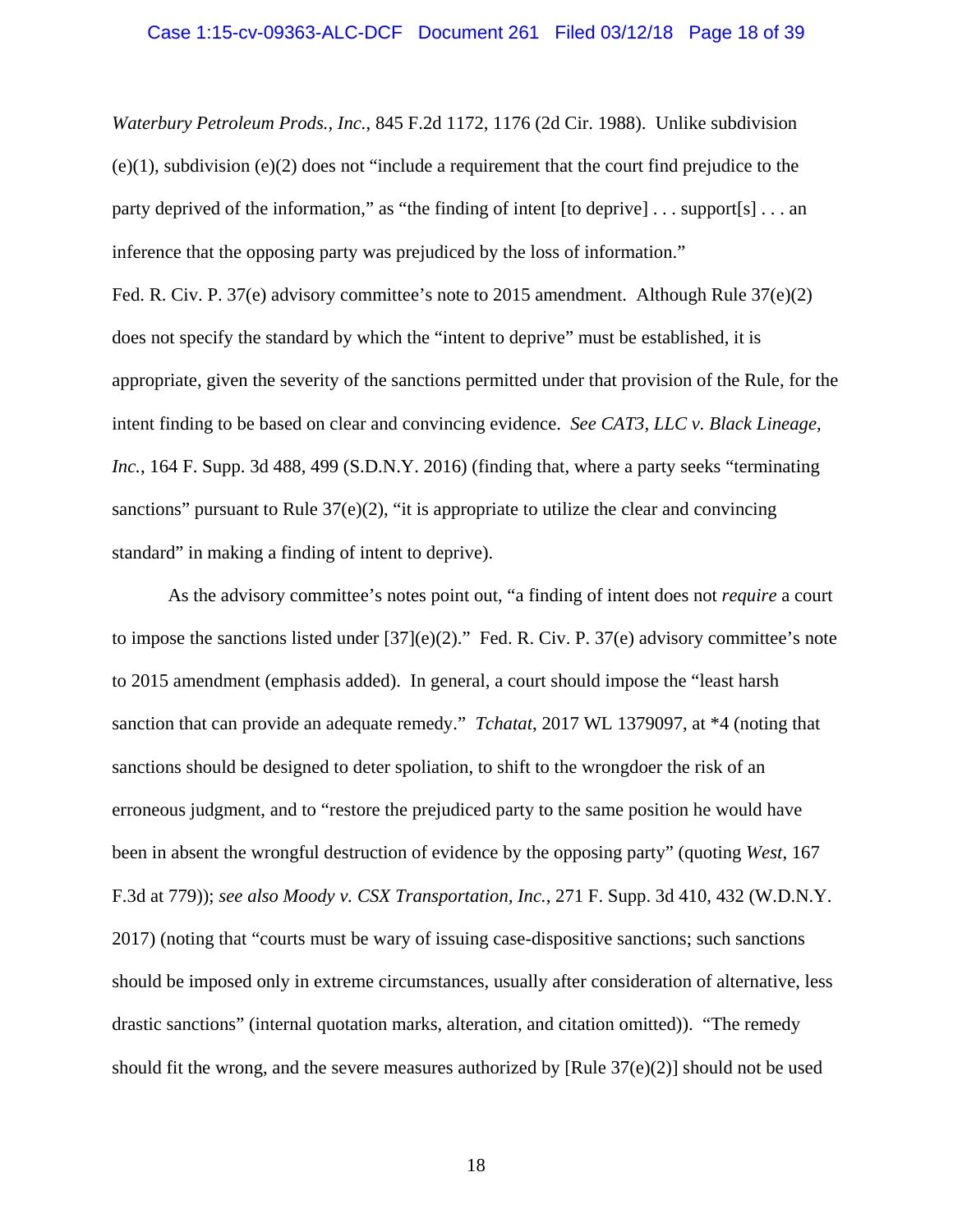# Case 1:15-cv-09363-ALC-DCF Document 261 Filed 03/12/18 Page 19 of 39

when the information lost was relatively unimportant or lesser measures such as those specified in subdivision (e)(1) would be sufficient to redress the loss." Fed. R. Civ. P.  $37(e)(2)$  advisory committee's note to 2015 amendment.

The instant lawsuit, commenced on November 30, 2015, had been pending for a single day at the time the amendments to Rule 37 took effect, on December 1 of that year. An April 29, 2015 Order issued by Chief Justice John G. Roberts clarified that the amendments were to "govern in all proceedings in civil cases thereafter commenced and, insofar as just and practicable, all then pending," 2015 U.S. Order 0017, and courts in this District have generally proceeded to apply the amendments retroactively, *see CAT3*, 164 F. Supp. 3d at 496 (citing 2015 U.S. Order 0017; 28 U.S.C. § 2074(a), and noting that both "the Supreme Court's order and the governing statute create a presumption that a new rule governs the pending proceedings unless its application would be unjust or impracticable").

Under the prior version of Rule 37, an array of sanctions, including severe sanctions, could be imposed for spoliation of evidence merely upon a court's finding that the non-moving party had destroyed documents through negligence. *See generally Residential Funding Corp. v. DeGeorge Capital Corp.*, 306 F.3d 99, 108 (2d Cir. 2002) (applying Rule 37(b)(2) and citing *Byrnie v. Town of Cromwell*, 243 F.3d 93, 109 (2d Cir. 2001)). In the context of ESI, the 2015 amendments to Rule 37(e) explicitly "reject[ed]" the *Residential Funding* standard that "authorize[d] the giving of," *e.g.*, "adverse-inference instructions on a finding of negligence or gross negligence." Fed. R. Civ. P. 37(e) advisory committee's note to 2015 amendment. The amended Rule 37(e) thus makes it more difficult for a moving party to obtain sanctions for spoliation of ESI, requiring, at minimum, that the court find prejudice, and, in order to impose more extreme sanctions, that it find an intent to deprive. In light of this, combined with the fact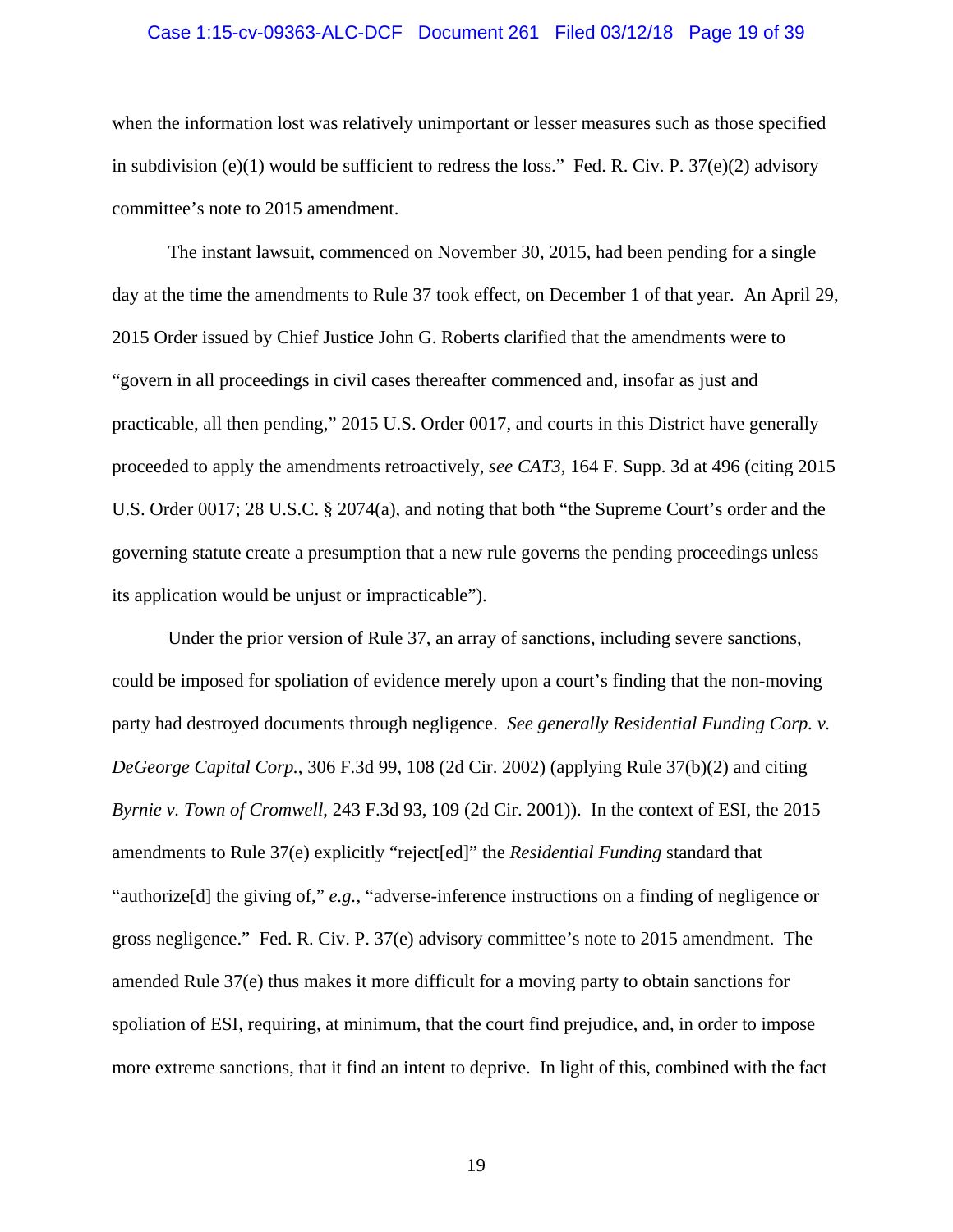# Case 1:15-cv-09363-ALC-DCF Document 261 Filed 03/12/18 Page 20 of 39

that the amendments went into effect nearly contemporaneously with the filing of this action – and the fact that neither party has suggested that the application of the new standard to this case would be "unjust" or "impracticable" – this Court will apply the current version of Rule 37(e) to Plaintiff's motion.

In addition to any other sanctions expressly contemplated by Rule  $37(e)$ , as amended, a court has the discretion to award attorneys' fees and costs to the moving party, to the extent reasonable to address any prejudice caused by the spoliation. *See, e.g.*, *CAT3,* 164 F. Supp. 3d at 499.

### **II. LOKAI'S MOTION FOR SANCTIONS**

As noted above, Lokai seeks attorneys' fees and costs, as well as the following sanctions: (1) a default judgment in its favor, with dismissal of those counterclaims as to which the destroyed documents would have been relevant; (2) an adverse inference that the destroyed documents should be presumed to be unfavorable to Twin Tiger; and/or (3) an order of preclusion. (Pl. Mem., at 2-3.) For the reasons discussed below, Lokai is entitled to sanctions, but not those as severe as a default, dismissal, or an adverse-inference charge.

### **A. The Destroyed ESI Meets Rule 37(e)'s Threshold Requirements.**

Before determining whether the sanctions available under subsection (1) or (2) of Rule 37(e) should come into play, the Court must first determine whether the three threshold requirements of Rule 37(e) have been satisfied – specifically whether: (a) the ESI should have been preserved in the anticipation or conduct of litigation; (b) it was lost because both Defendants and their counsel failed to take reasonable steps to preserve it; and (c) it cannot be entirely restored or replaced. In this case, the parties' submissions make clear that all three of these requirements have been met.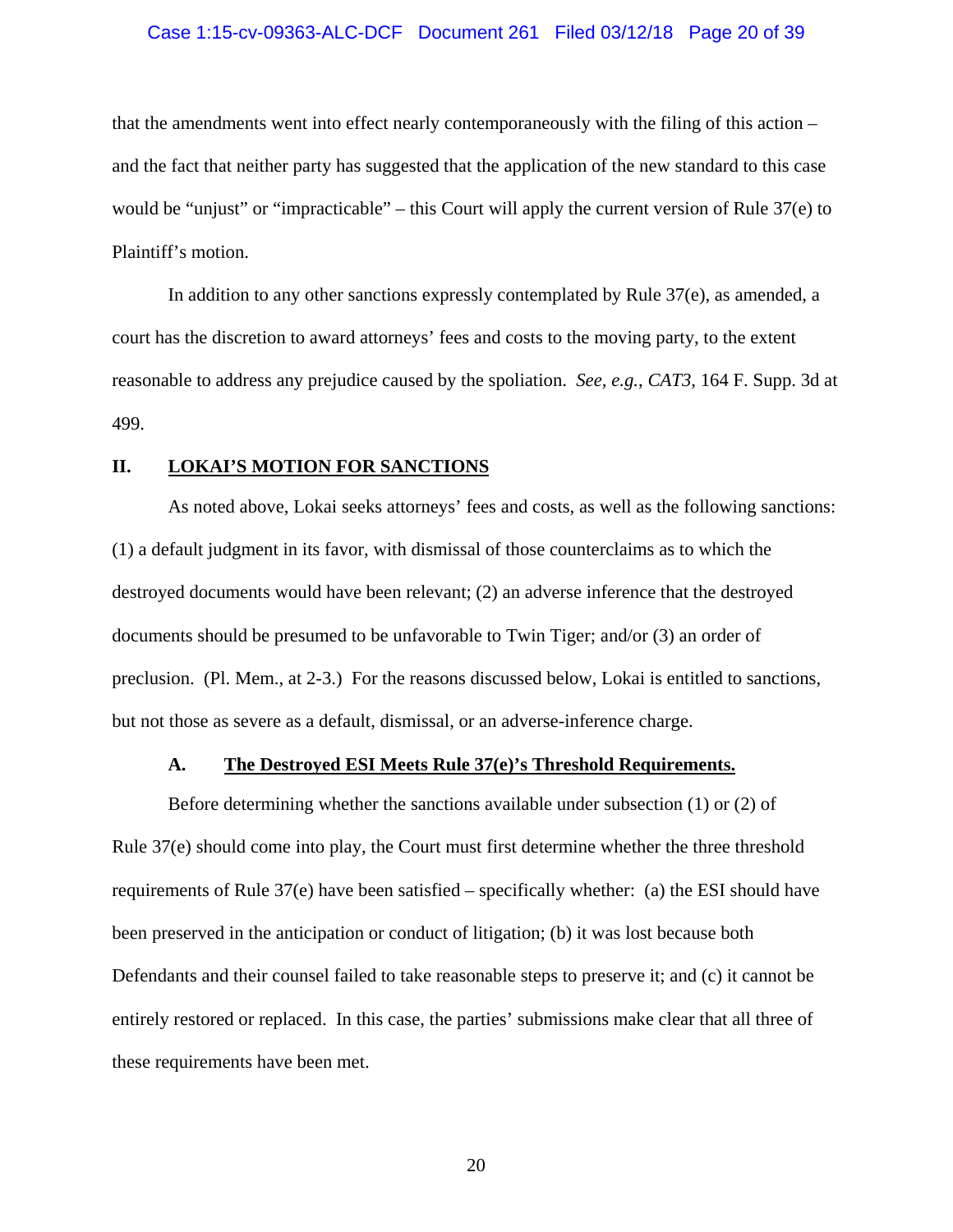## **1. The ESI Should Have Been Preserved.**

"The obligation to preserve evidence arises when the party has notice that the evidence is relevant to litigation or when a party should have known that the evidence may be relevant to future litigation." *Zubulake,* 220 F.R.D. at 216 (quoting *Fujitsu*, 247 F.3d at 436). A party's duty to preserve is based on a two-part inquiry: (1) when did the duty to preserve arise, and (2) what evidence was the party obligated to preserve?  $Id<sup>8</sup>$  $Id<sup>8</sup>$  $Id<sup>8</sup>$  In a typical case, a party's duty to preserve relevant evidence is triggered no later than the date the action is commenced. *Arista Records LLC v. Usenet.com*, 608 F. Supp. 2d 409, 430 (S.D.N.Y. 2009) (citing *Kronisch v. United States*, 150 F.3d 112, 126 (2d Cir. 1998); *Zubulake*, 220 F.R.D. at 216-17). Where, however, "infringement is alleged, and a cease and desist letter issues, such a letter triggers the duty to preserve evidence, even prior to the filing of litigation." *Arista Records*, 608 F. Supp. 2d at 430 (cease-and-desist letter regarding alleged copyright infringement sufficient to trigger duty to preserve); *Regulatory Fundamental Group v. Governance Risk Management*, No. 13cv2493 (KBF), 2014 WL 3844796, at \*6, \*13 (S.D.N.Y. 2014) (cease-and-desist letter threatening to "seek legal recourse" if recipients failed to comply with demands contained in that letter was sufficient to trigger obligation to preserve documents). In this case, then, Defendants' duty to preserve relevant evidence arose in May of 2015, upon receipt of the Cease-and-Desist Letter.

<span id="page-20-0"></span> <sup>8</sup> The 2015 amendments to Rule 37(e) did not change previously existing federal standards concerning when a party's duty to preserve attaches and what evidence a party is obligated to preserve. *See* Fed. R. Civ. P. 37(e) advisory committee's note to 2015 amendment ("Rule 37(e) is based on the common-law duty; it does not attempt to create a new duty to preserve."); *Marten Transport v. Platform Advertising*, No. 14-cv-02464-JWL-TJJ, 2016 WL 492743, at \*4 (D. Kans. Feb. 8, 2016) (citing advisory committee's note for proposition that authority pre-dating the 2015 amendments regarding when a party's duty to preserve attaches still controls); *Keim v. AFD Midatlantic*, No. 12-CV-80577, 2016 WL 7048835, at \* 4 (S.D. Fla. Dec. 5, 2016) (citing advisory committee's note, and finding that Rule 37(e) "does not alter existing federal law as to whether evidence should have been preserved").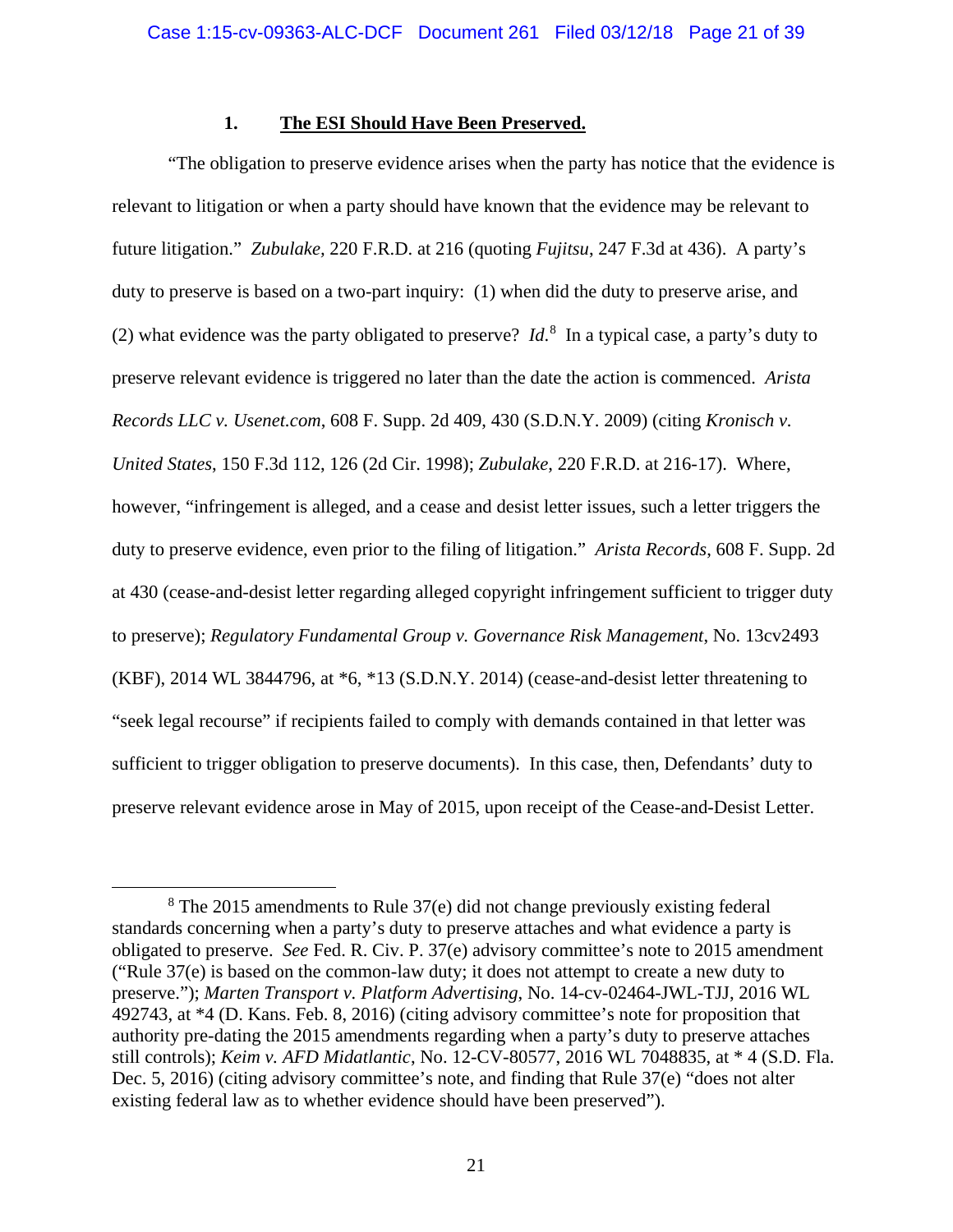# Case 1:15-cv-09363-ALC-DCF Document 261 Filed 03/12/18 Page 22 of 39

Defendants' argument that the Cease-and-Desist Letter did not put them on notice that "litigation was likely" (Def. Mem., at 8) is unpersuasive. The Cease-and-Desist Letter communicated to Defendants Lokai's position that Defendants had violated Lokai's intellectual property rights by commercializing "bracelets that [were] substantially similar to and infringe upon [Lokai's] Registered Trademark," enclosed a copy of the trademark certificate, and indicated that Lokai would consider taking "legal action" if Defendants did not provide a "satisfactory response" to the Cease-and-Desist Letter within seven days of receipt. (Cease-and-Desist Letter, at 1-2; Pl. Mem., at 7.) Defendants' argument that the Cease-and-Desist Letter did not *itself* "demand that they preserve any documents" (Def. Mem., at 9) is also unavailing. Had Defendants consulted an attorney on receipt of the Cease-and-Desist Letter, they would have been apprised of their preservation obligation, which "runs first to counsel, who has a duty to advise his client of the type of information potentially relevant to the lawsuit and of the necessity of preventing its destruction." *Orbit One Commc'ns, Inc. v. Numerex Corp.*, 271 F.R.D. 429, 437 (S.D.N.Y. 2010) (internal quotation marks and citation omitted). Defendants' failure to consult an attorney in light of the unmistakable threat of litigation contained in the Cease-and-Desist Letter, and their supposed assumption that Lokai's silence on receipt of Rory's email response to the Cease-and-Desist Letter indicated that Lokai would not, in fact, be pursuing litigation, were, at best, unreasonable errors of judgment.

Once a party is under a duty to preserve evidence pending litigation, it is not required to preserve "every document in its possession." *Zubulake*, 220 F.R.D. at 217. That party, however, "is under a duty to preserve what it knows, or reasonably should know, is relevant in the action, is reasonably calculated to lead to the discovery of admissible evidence, is reasonably likely to be requested during discovery and/or is the subject of a pending discovery request." *Arista*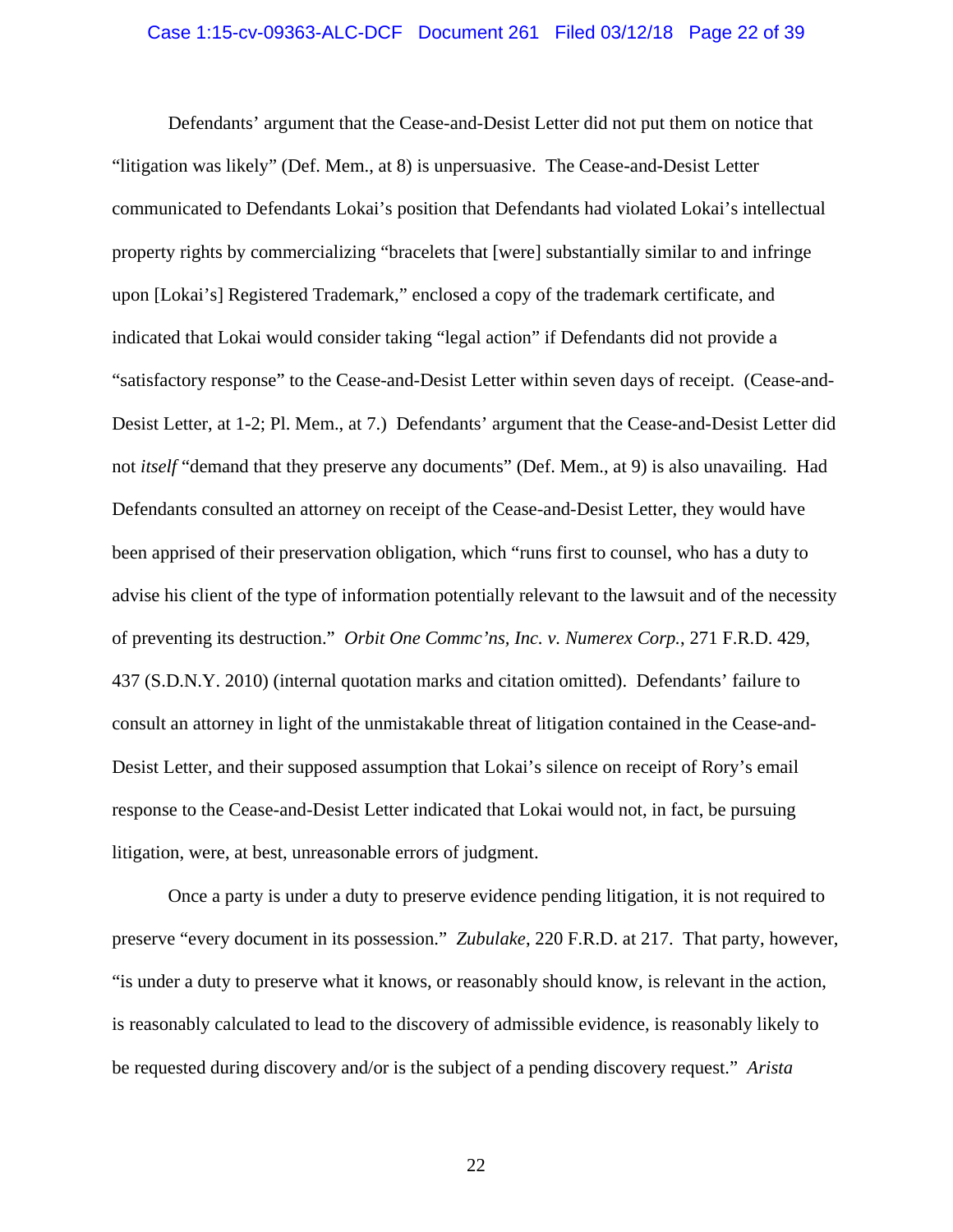*Records*, 608 F. Supp. 2d at 433 (quoting *Turner v. Hudson Transit Lines, Inc.,* 142 F.R.D. 68, 72 (S.D.N.Y. 1991)).

This Court agrees with Lokai that Defendants' professed understanding of what was relevant to this litigation was "too narrow." (Pl. Mem., at 14). Rory testified that, at the time Defendants were served with the Complaint, he believed that the only "relevant" emails were those that referred to or concerned Lokai in particular. (Rory Dep., at 83:11-88:22.) According to Troy, "relevant" emails would be those that "would [have] mention[ed] the case or discuss[ed] the case." (8/8/17 Rosner Decl., Ex. J (transcript of deposition of Troy Coppock, conducted Aug. 25, 2016 ("Troy Dep.")) (Dkt. 205-10), at 91:10-23.) The Cease-and-Desist Letter, however, put Defendants on notice of potential claims under the Trademark Act, 15 U.S.C. §§ 1114(1) and 1125(a), which entitles successful plaintiffs to the remedies enumerated at *id.*  § 1117 (defendant's profits, any damages sustained by the plaintiff, and the costs of the action). Even if Defendants, themselves, could not have been expected to know what evidence to preserve after receiving the Cease-and-Desist Letter, had they sought legal advice regarding that letter, as reasonable business owners would have done, they would have learned that, for example, Defendants' profits and costs of production would have certainly fallen under the scope of information relevant to Lokai's potential claims.

Although Defendants assert that they have, in fact, produced Twin Tiger's relevant invoices, which were "maintained separately from their email system" and "would not have been lost as a result of" a failure to preserve (Def. Mem., at 21-22), it is clear from the content of Defendants' email communications with third parties that Defendants conducted a substantial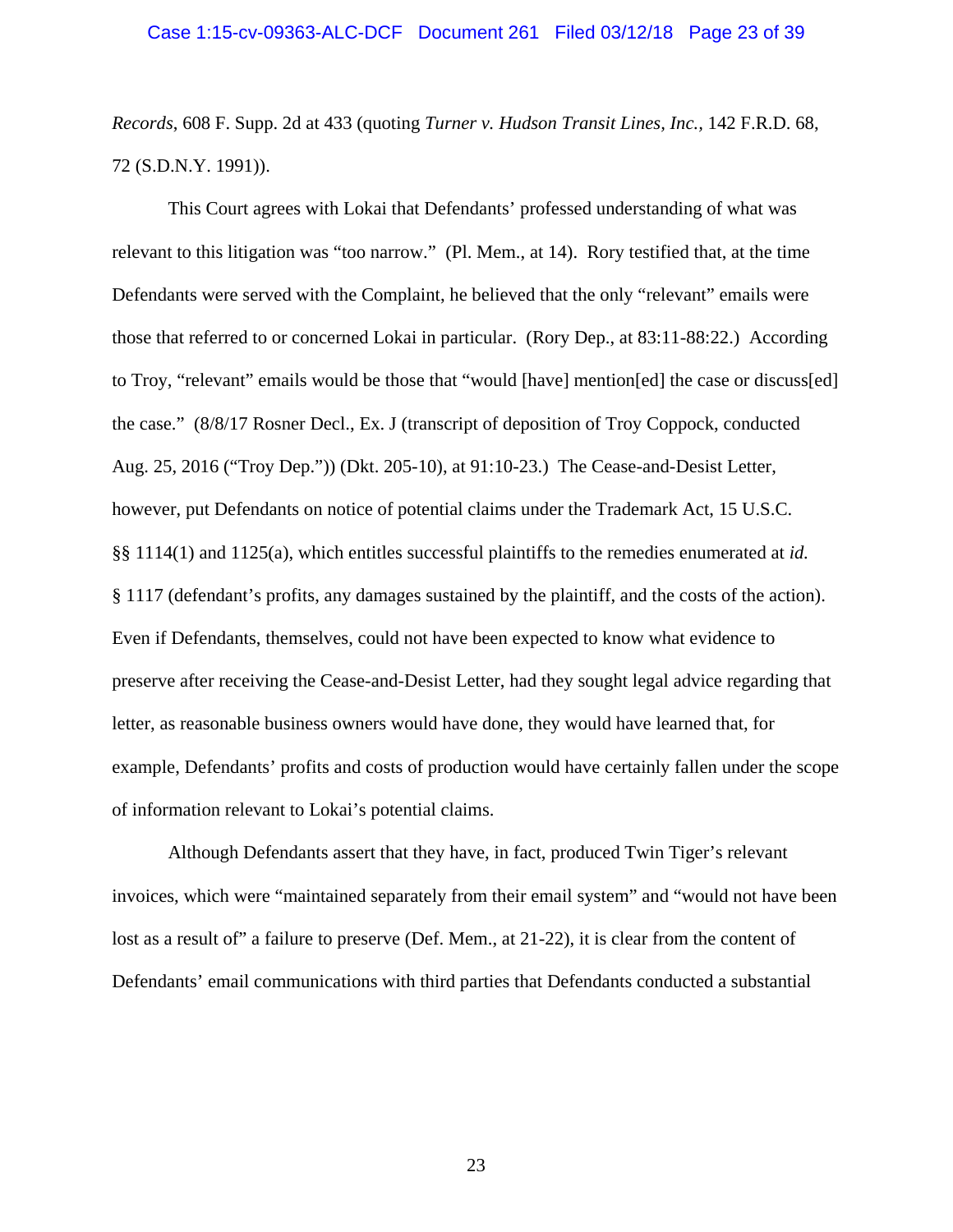# Case 1:15-cv-09363-ALC-DCF Document 261 Filed 03/12/18 Page 24 of 39

portion of their business via email that would not be reflected in invoices alone.<sup>[9](#page-23-0)</sup> In any event, the Coppocks' apparent decision to share with defense counsel only those emails explicitly referring to Lokai or to this case (*see* Rory Decl. ¶¶ 7, 10) was plainly inadequate to preserve the full scope of potentially relevant discovery, and defense counsel has not provided any explanation as to why they failed to supervise their clients' document-preservation efforts more closely. Moreover, Defendants continued to fail to preserve relevant ESI not only after they received service of the Complaint and retained Call & Jensen, but even after they were served with Lokai's discovery requests.

## **2. The ESI Was Lost as a Result of Defendants' Failure To Take Reasonable Steps To Preserve It.**

"Once a party reasonably anticipates litigation, it must suspend its routine document retention/destruction policy and put in place a 'litigation hold' to ensure the preservation of relevant documents." *Treppel v. Biovail Corp.*, 249 F.R.D. 111, 118 (S.D.N.Y. 2008) (quoting *Zubulake,* 220 F.R.D. at 218). Rule 37(e), however, "does not call for perfection." Fed. R. Civ. P. 37(e) advisory committee's note to 2015 amendment. The advisory committee's notes to the 2015 amendments to Rule 37(e) emphasize that courts should consider an individual party's "sophistication" and resources, and state that "[a] party may act reasonably by choosing a less costly form of information preservation, if it is substantially as effective as more costly forms."

<span id="page-23-0"></span><sup>&</sup>lt;sup>9</sup> For example, Twin Tiger issued at least some invoices to retailers through email, and retailers placed purchase orders with Twin Tiger via email (Rory Dep., at 40:2-23, 41:8-13); Twin Tiger placed orders with its manufacturers in China via email, for which they would receive "PIs" (bills sent from the manufacturer or agent in China (*id.*, at 54:16-17)) from the manufacturer via email (*id.*, at 47:14-18; 54:13-19); Twin Tiger communicated extensively with their manufacturers via email, regarding, *inter alia*, orders, adjustments to packing lists, shipping details, and new designs (*id.* 55:22-59:3); and Twin Tiger sent "art files" of their bracelet designs via email (*id.* 111:24-112:20).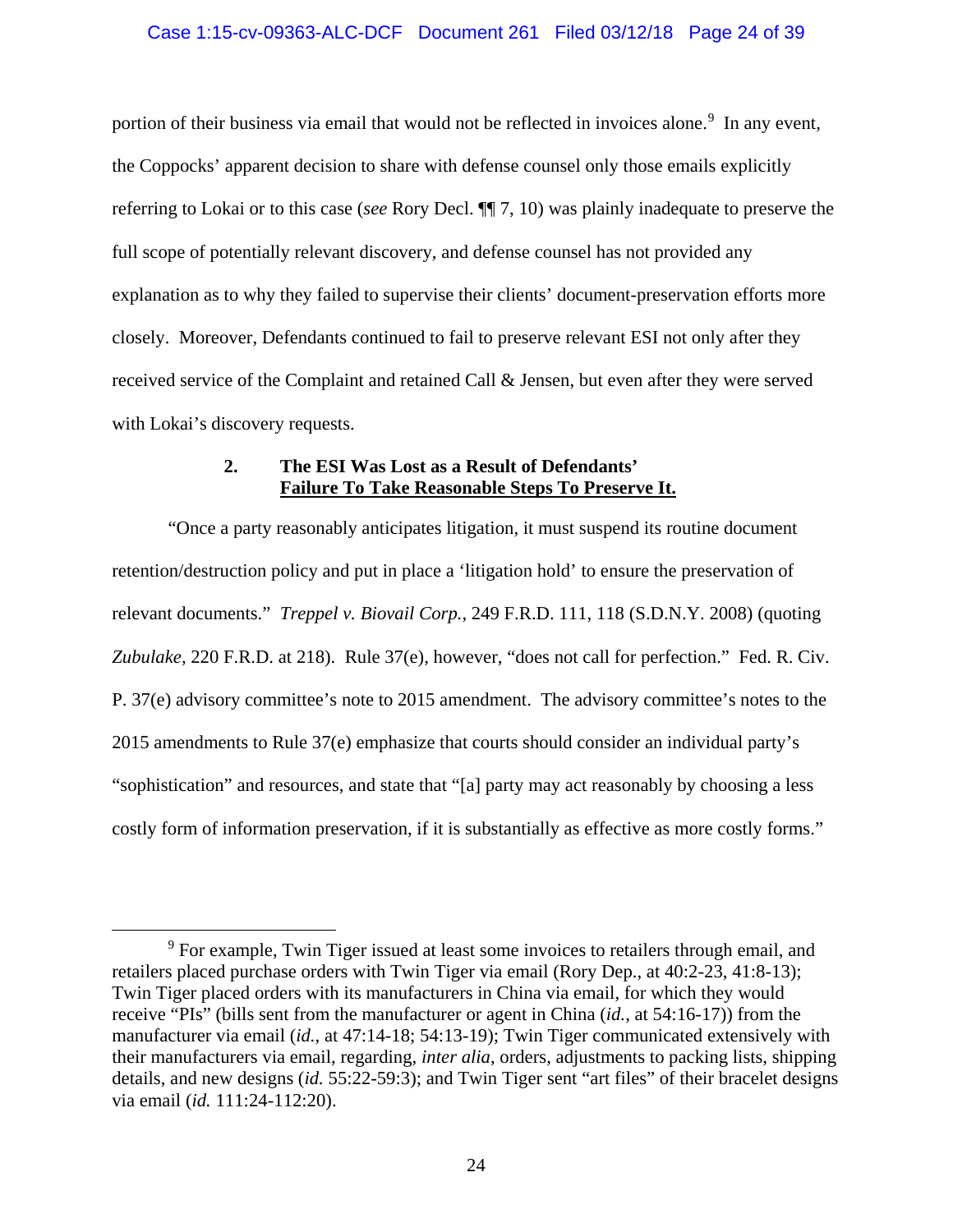# Case 1:15-cv-09363-ALC-DCF Document 261 Filed 03/12/18 Page 25 of 39

In this case, the Coppocks run "very small companies with very few employees" (Rory Decl. ¶ 1), and, therefore, should not held to the same standard as a large corporation with greater resources. Nonetheless, Defendants and their counsel failed to take reasonable steps to preserve relevant evidence, not only after receiving the Cease-and-Desist Letter in May of 2015, but almost throughout the discovery phase of this litigation. (*See* Pl. Mem., at 4-6.) Defense counsel were obligated to "oversee compliance with [a] litigation hold, monitoring the party's efforts to retain and produce the relevant documents," and to "become fully familiar with [their] client's document retention policies, as well as the client's data retention architecture," *Zubulake*, 229 F.R.D. at 431-32, but Call & Jensen fell far short of meeting their responsibilities in these respects. In or about December of 2015, Call & Jensen attorneys apparently advised Defendants to locate email correspondence concerning Lokai or the claims in the lawsuit, and not to delete "anything that might have to do with the case," but somehow failed to convey to the Coppocks that their "everyday routine business emails" could be relevant, much less to take steps to ensure that any such emails would be preserved. (Rory Decl. ¶¶ 7, 10.)

The Coppocks did not contact FuseMail regarding potential recovery of deleted emails and archiving of existing emails until *eight months later*, in August of 2016, following receipt of Lokai's discovery requests, and it does not appear that they even involved Call  $\&$  Jensen in their conversations with FuseMail at that time. (*See id.* ¶¶ 12, 13 & Ex. 1.) After discussing the possibility of archiving with FuseMail, Defendants continued, for an additional month, their habit of deleting emails to accommodate storage limits, purportedly under the false impression that FuseMail had begun archiving their mailboxes, despite the fact that they had not yet signed any contract for the additional archiving service. (*See id.* ¶ 14.) Not until October 3, 2016 was an agreement for archiving services executed with FuseMail, at which point defense counsel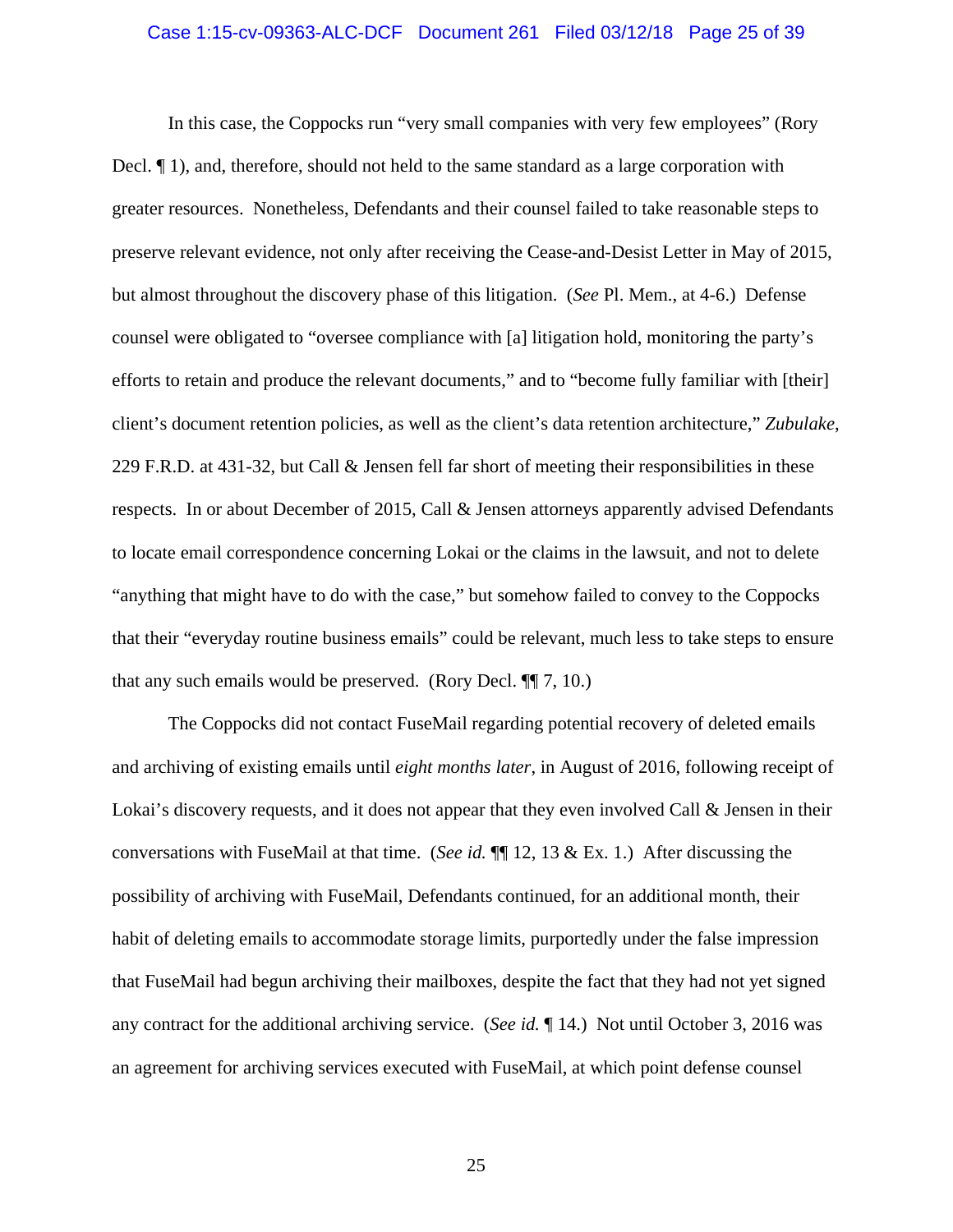finally became directly involved. (*Id.* ¶ 14-16 & Exs. 2, 3, 4; 8/23/17 Brooks Decl. ¶ 6.) This Court finds that, as of October 3, 2016, when Defendants' agreements for upgraded services with FuseMail were executed, it was reasonable for Defendants and their counsel to have assumed that archiving was, in fact, in place for Twin Tiger's mailboxes, effective as of the date of the contracts. (Def. Mem., at 12.) Up to October 3, 2016, however, it was unreasonable for the Coppocks to continue routinely deleting emails absent any reliable indication that the deleted emails would be recoverable, and defense counsel's periodic and perfunctory reminders to their clients of their obligation to preserve relevant documents (*see, e.g.*, Rory Decl. ¶ 7; 8/23/17 Brooks Decl.  $\P$  (2, 3) were inadequate to ensure that Defendants' preservation obligation was met, *see Zubulake*, 229 F.R.D. at 432 ("Counsel must take affirmative steps to monitor compliance [with a litigation hold] so that all sources of discoverable information are identified and searched").

## **3. The Destroyed ESI Cannot Be Fully Restored or Replaced.**

Based on the information before the Court, it seems that the ESI in question cannot be entirely restored or replaced. FuseMail has reportedly informed Defendants that it is only capable of restoring emails that are up to 60 days old. (Rory Decl.  $\P$  13 & Ex. 1.) Further, while some of the relevant ESI has become available through Lokai's efforts to obtain copies from third parties, [10](#page-25-0) Defendants, themselves, have apparently contacted only five customers in furtherance of gaining access to the destroyed ESI, and none of those customers seems to have provided any relevant documents. (Pl. Mem., at 22-23; 8/8/17 Rosner Decl. ¶¶ 41-42 & Ex. P, at 2.) According to Lokai, Defendants have still not produced relevant invoices sent by them, by

<span id="page-25-0"></span> $10$  Lokai has subpoenaed Galaxy, Five Below, and Michaels, three of Defendants' retailers, and "[a]ll three companies have produced documents showing that Defendants regularly correspond[ed] with them." (8/8/17 Rosner Decl. ¶ 36.)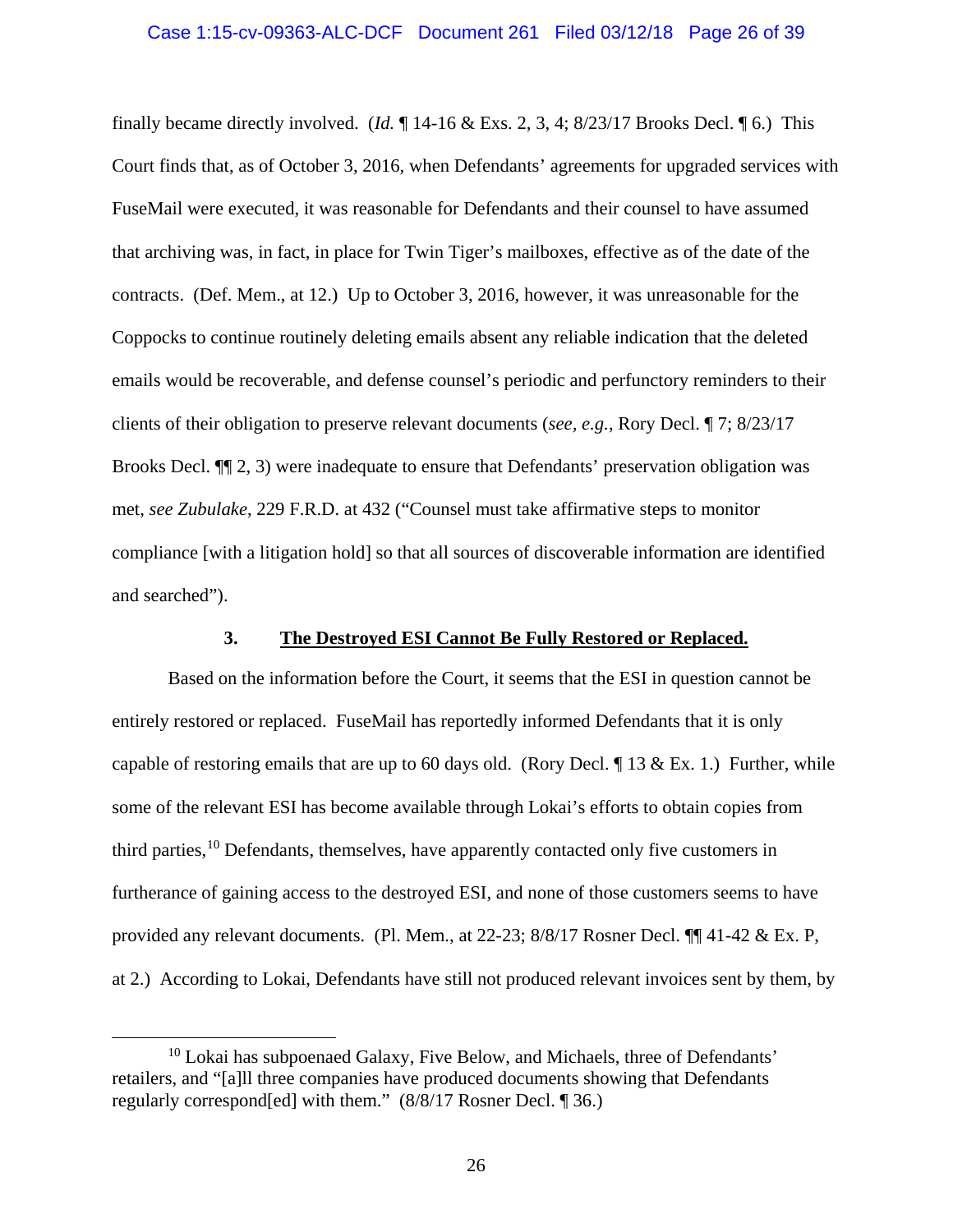# Case 1:15-cv-09363-ALC-DCF Document 261 Filed 03/12/18 Page 27 of 39

email, to the third-party representative who handled their Amazon sales; invoices sent by email to Olympia Sports; invoices sent directly to consumers for direct sales prior to June 2, 2017; electronic documents concerning Defendants' "infusion of water and earth into their bracelets, such as orders or invoices for purchases of water and earth they have made"; or electronic documents "concerning the supposed change to their bracelet design since February 2017, when [Defendants] allegedly ceased infusing water into their bracelets and stopped advertising that they did so." (8/8/17 Rosner Decl. ¶¶ 32-33, 37-38.)

Defendants have not even suggested that duplicates of all such evidence could be recovered from other sources, merely offering to "identify a few customers who would likely have emails," so that Plaintiff could try to obtain third-party discovery from them, if it wished. (Def. Mem., at 15 n.5.) This is insufficient to show that all of the missing emails can be replaced, and Defendants' additional offer to substitute testimonial evidence for the destroyed documents (*see* Pl. Mem., at 22) is equally inadequate. It is the documentary evidence that would presumably demonstrate the accuracy (or inaccuracy) of any witness testimony, and that would afford Lokai with the means to challenge the witnesses' credibility. Testimony itself, therefore, cannot be deemed equivalent to the missing documents.

## **B. The Additional Requirement of Rule 37(e)(1) Has Been Met, as It Is Evident That Lokai Has Been Prejudiced by Defendants' Failure to Preserve ESI.\_**

After the threshold requirements have been satisfied, Rule  $37(e)(1)$  "permits the imposition of sanctions only when there is 'prejudice to another party from loss of the information.'" *Leidig v. Buzzfeed, Inc.*, No. 16cv542 (VM) (GWG), 2017 WL 6512353, at \*12 (S.D.N.Y. Dec. 19, 2017) (opinion and order) (citing Fed. R. Civ. P. 37(e) advisory committee's note to 2015 amendment). In this case, Defendants assert that Lokai has not shown that the lost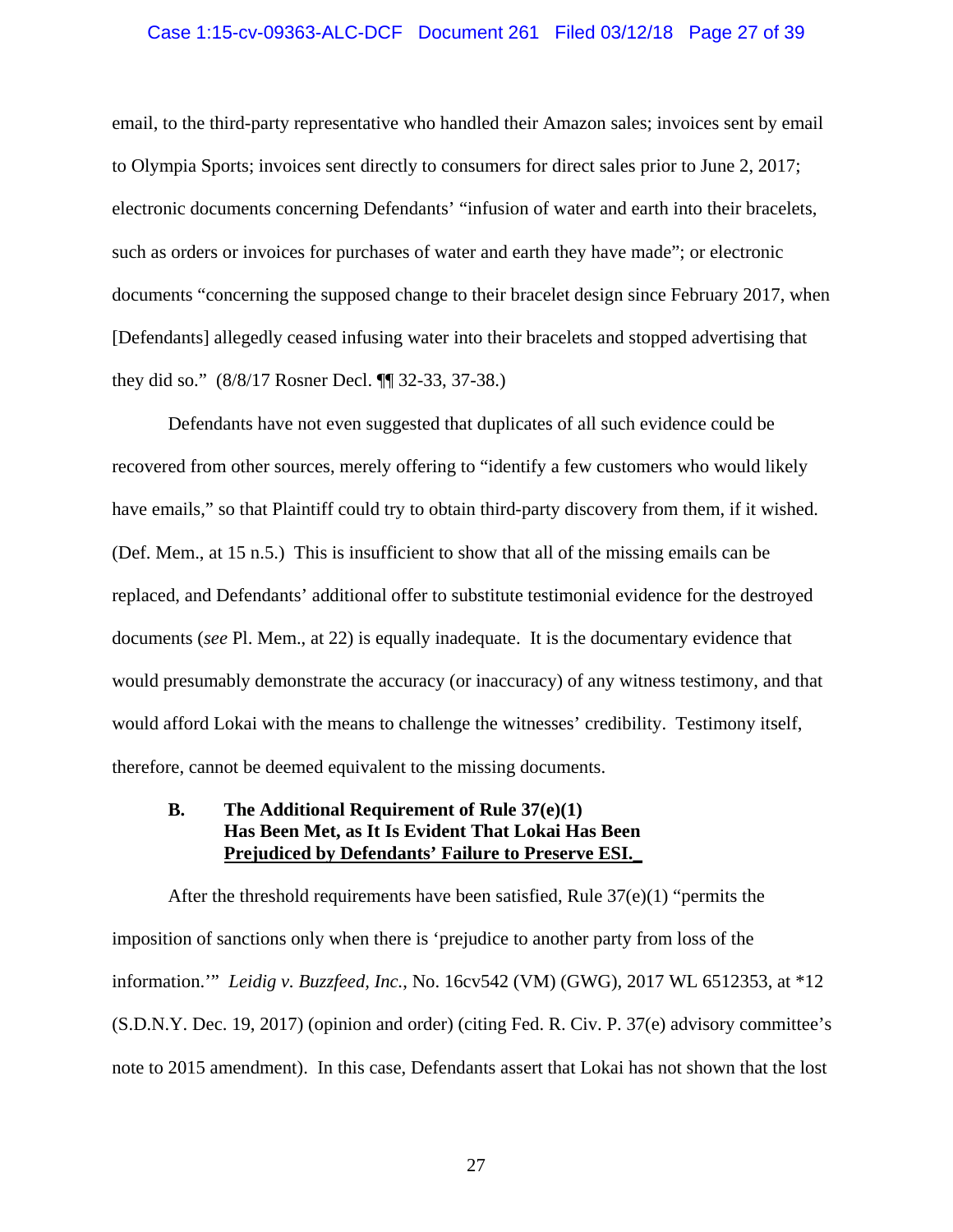# Case 1:15-cv-09363-ALC-DCF Document 261 Filed 03/12/18 Page 28 of 39

evidence "'would have been helpful in proving its claims or defenses,'" and, from this, argue that Lokai has suffered no prejudice as a result of the spoliation. (*See* Def. Mem., at 16-17 (quoting *Pension Comm. Of Univ. of Montreal Pension Plan v. Banc of America Sec.*, 685 F. Supp. 2d 456, 457 (2d Cir. 2010) (*abrogated on other grounds by Chin v. Port Auth. of N.Y. & N.J.*, 685 F.3d 135 (2d Cir. 2012))).) Rule 37(e)(1), however, "'does not place a burden of proving or disproving prejudice on one party or the other,' [and] 'leaves judges with discretion to determine how best to assess prejudice in particular cases.'" *Leidig*, 2017 WL 6512353, at \*12 (citing Fed. R. Civ. P. 37(e) advisory committee's note to 2015 amendment). Here, this Court finds that the existence of prejudice to Lokai is evident, although the extent of that prejudice is not as great as Lokai contends.

There is no doubt that Defendants' destruction of relevant ESI – evidencing its business communications with third-party retailers and distributors and at least certain of its sales data – has limited the universe of documents available for Lokai to use in this litigation, both in support of its claims for trade dress infringement, diversion of sales, false advertising, unfair competition, and damages, and in defense of Defendants' counterclaims for tortious and intentional economic interference. *See CAT3*, 164 F. Supp. 3d at 497 ("Plaintiff's case against Defendants is weaker when it cannot present the overwhelming quantity of evidence it otherwise would have to support its case." (quoting *Victor Stanley v. Creative Pipe, Inc.*, 269 F.R.D. 497, 533 (D. Md. 2010))). Further, the content of even the emails between Defendants and Galaxy, as set out above, suggests that the lost correspondence with third parties may have been valuable to Lokai in proving the elements of its claims, and the lost correspondence concerning Defendants' sales may well have been helpful to Lokai in proving the extent of its damages. The prejudicial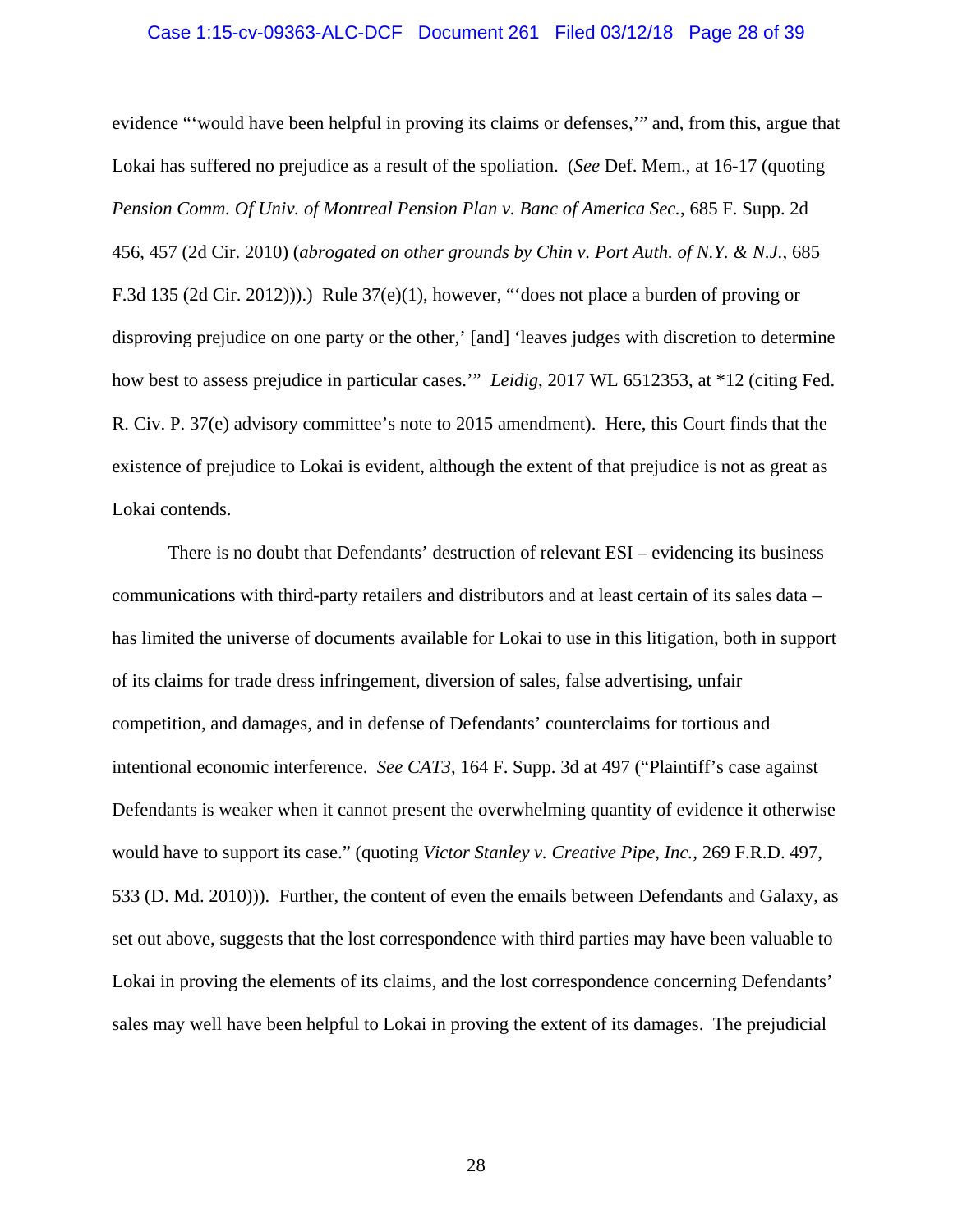# Case 1:15-cv-09363-ALC-DCF Document 261 Filed 03/12/18 Page 29 of 39

effect of Defendants' destruction of ESI also lies in the extra time and expense that have been necessary to obtain relevant discovery from third parties.

As is clear from Lokai's own submissions, however, the discovery it has been able to obtain, both from Defendants and from third parties, via subpoenas, provides Lokai with meaningful evidence with which to support its claims and challenge the counterclaims. While Defendants' conduct has made it impossible to know the full contours of Twin Tiger's business dealings during the relevant time, Lokai has not been so prejudiced by the spoliation that it is unable to make out its affirmative case or to defend itself.

 As to its trade-dress-infringement claim, Lokai argues that the spoliation of emails has prejudiced its ability to prove that Defendants intentionally copied its products, or created "actual consumer confusion" between the parties' products, as well as its ability to establish Defendants' net profits from infringing sales. (Pl. Mem., at 14-15.) Asserting that Defendants "made changes to [their] original designs on at least two occasions . . . [in] an attempt to deviate their design from the original design copying Lokai," Lokai argues that communications between Defendants and their "designer, [ ] factories, retailers and distributors, or with consumers" regarding those design changes "clearly once existed," and would likely show Defendants' intent to infringe. (*Id.*, at 15-16.) Indeed, Lokai asserts that it is "highly" likely that ESI that "would have shown that Defendants intentionally copied Lokai's products" was destroyed. (*Id.*, at 16.)

For purposes of determining the extent of any prejudice, though, this Court notes that, in making its argument regarding the importance of the missing emails, Lokai is able to cite the Galaxy Emails, which, it contends, "contradict Defendants' claim that they did not target Lokai." (*Id.*, at 17.) In other words, in its effort to demonstrate prejudice to its ability to assert its tradedress-infringement claim, Lokai relies on evidence that it has been able to obtain, and which, it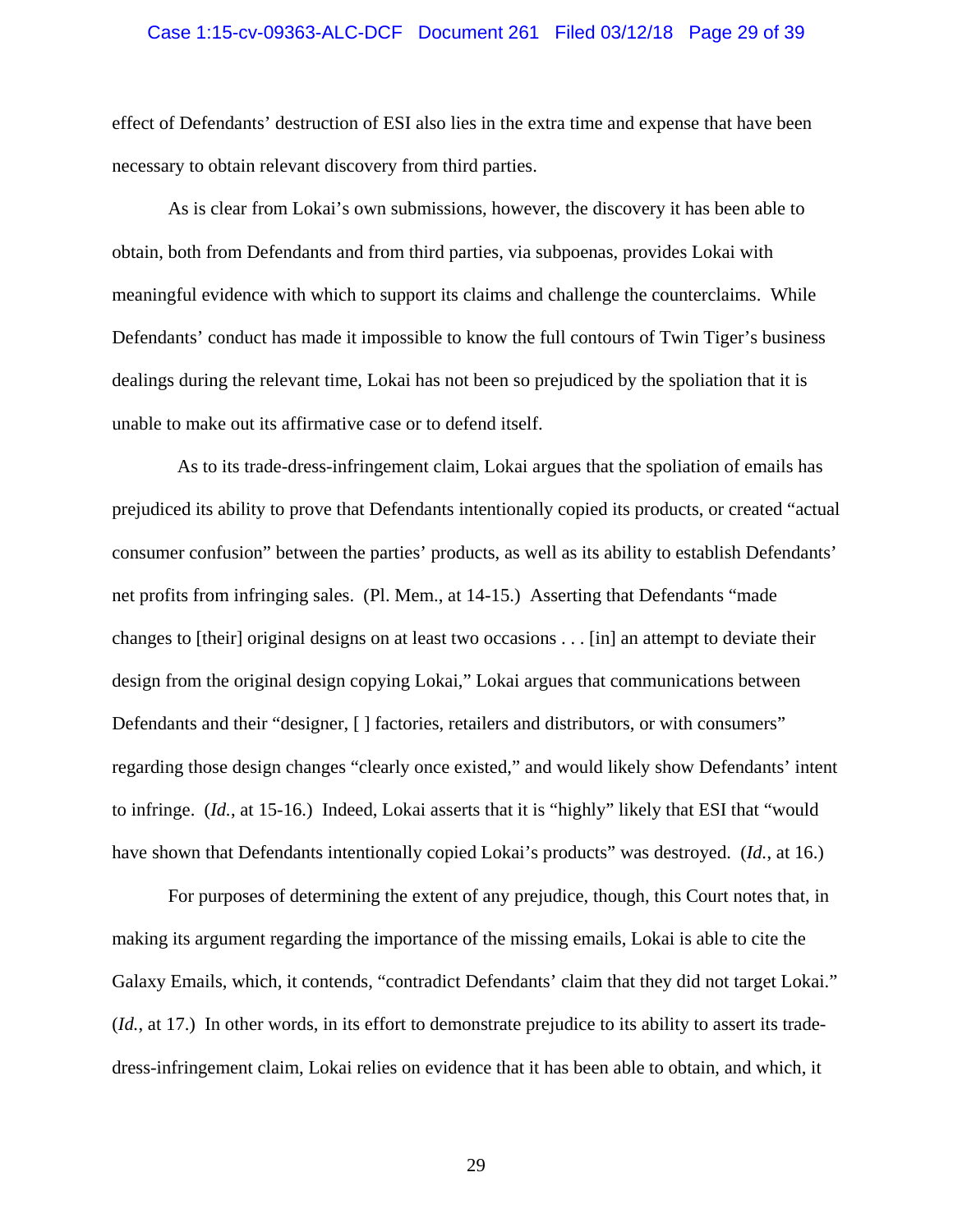# Case 1:15-cv-09363-ALC-DCF Document 261 Filed 03/12/18 Page 30 of 39

contends, demonstrates the strength of that claim. Thus, Lokai's own evidentiary presentation shows that it has not been so prejudiced as to preclude it from pursuing its infringement claim.

As for Lokai's sales-diversion claim, this Court notes that Lokai has been able to obtain copies of email communications between Defendants and three of their retailers – Galaxy, Michaels, and Five Below (*see id*., at 18 (stating that the subpoenaed productions show that "Defendants regularly corresponded with" these retailers)), but Lokai still argues that, because Defendants failed to preserve ESI, its "ability to prove that Defendants intentionally sought to divert sales from Lokai . . . has been crippled." (*Id.*, at 18.) Lokai does not explain whether anything appears to be missing from the email correspondence it has been able to obtain by subpoena, or why any still-missing emails between Defendants and these retailers would be more likely to show diversion of sales than the emails located in the subpoenaed productions. Nor does Lokai suggest that Defendants' communications with Galaxy, Michaels, and Five Below were likely to be substantively different from those that Defendants may have had with other retailers or distributors. As a result, Lokai's assertion that it has been greatly hindered in its ability to prove its sales-diversion claim is overly conclusory and unpersuasive.

Lokai also alleges prejudice to its ability to pursue its false-advertising and unfaircompetition claims. (*Id.*, at 20.) The core of these claims appears to be Lokai's allegation that Defendants falsely advertised their bracelets as having been infused with "water from the mountains" and "earth from below sea level" "in an effort to divert customers from purchasing Lokai's products," which were marketed as containing these same elements. (*Id.*) Lokai asserts that Defendants changed their bracelet design in February of 2017, "when they allegedly ceased infusing water into their bracelets and stopped advertising that they did so," but that Defendants "failed to produce *any* documents concerning their [purportedly earlier] infusion of water and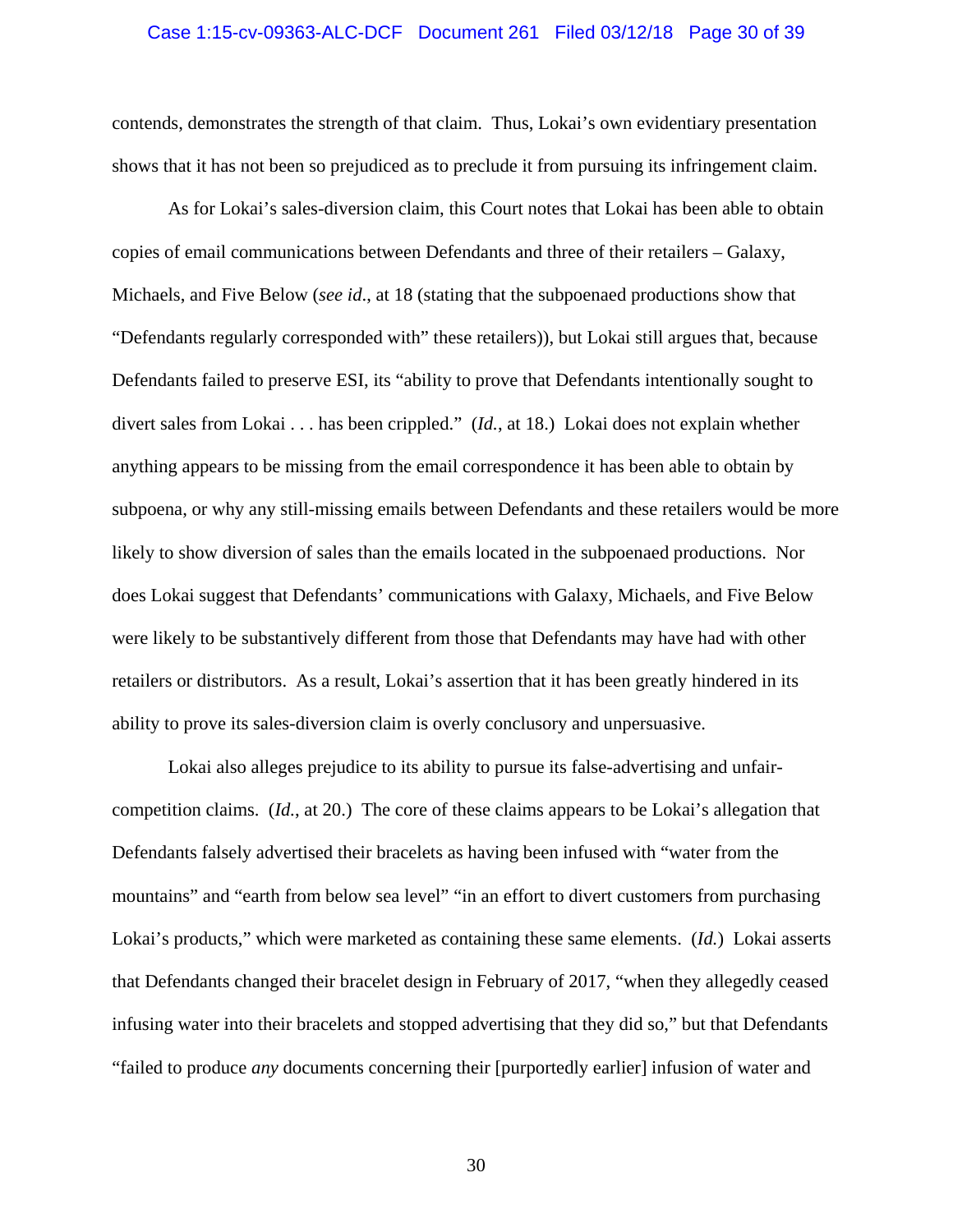# Case 1:15-cv-09363-ALC-DCF Document 261 Filed 03/12/18 Page 31 of 39

earth into their bracelets," which Lokai assumes would have included, for example, "invoices for purchases of water and earth . . . or documents indicating their factories made such purchases." (*Id.* (emphasis in original).) Lokai further assumes that, because such invoices were not produced, Defendants must have destroyed them. (*Id.*)

It is apparent from Lokai's arguments, however, that it is already in possession of discovery sufficient to suggest that, at a minimum, Defendants decided to stop infusing their bracelets with earth and/or water in February of 2017. In addition, Lokai has received, from third-party Michaels, a copy of an April 24, 2017 email (filed under seal) in which Defendants described their bracelets as having been infused with water and earth. (8/8/17 Rosner Decl., Ex. T (under seal); *see also* Rosner Reply Decl., Ex. V (email dated June 19, 2017 from Rory to [third party (redacted)], advertising Defendants' Life bracelets as containing "mud from below sea level and water from the mountains").) Lokai asserts that, because Defendants did not produce the April 24, 2017 Michaels email, Defendants must have intentionally destroyed its copy of that email, so as to make it impossible for Lokai to prove that Defendants falsely advertised that their bracelets contained water and earth. (Pl. Mem., at 21.) Lokai's logic here does not hold, as, if Defendants deleted the April 24, 2017 email, then they did so *after* they had signed an archiving agreement with FuseMail, thereby manifesting an intent to preserve evidence. Defendants' apparent inability to produce the April 24, 2017 email, seemingly because FuseMail did not immediately effectuate the agreed-upon archiving, therefore does not suggest an intent to deprive Lokai of relevant discovery. Regardless, Lokai is now in possession of the April 24, 2017 email by means of third-party discovery. Thus, Lokai is again trying to explain the extent of its "prejudice" by touting favorable evidence that is actually now in its possession.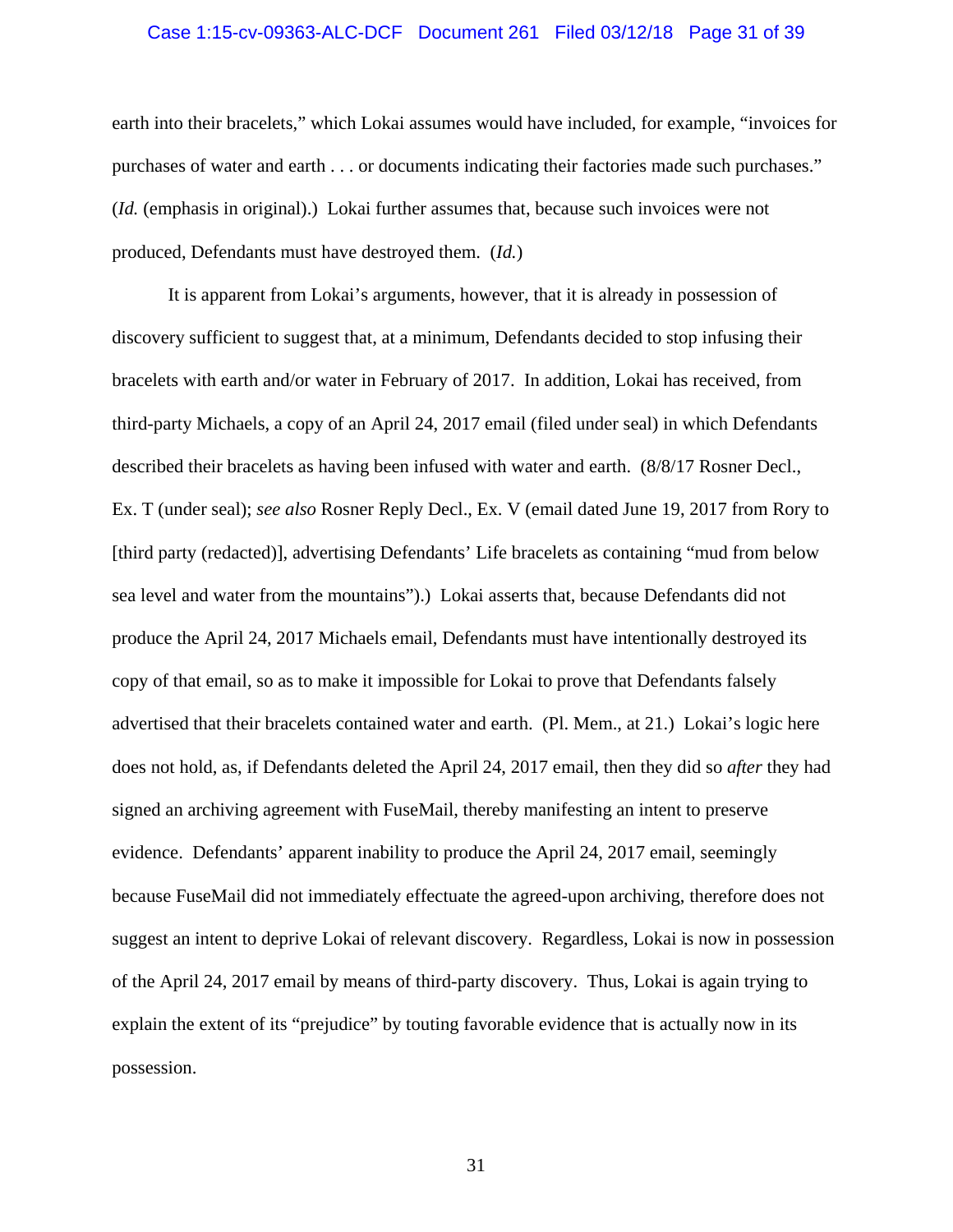# Case 1:15-cv-09363-ALC-DCF Document 261 Filed 03/12/18 Page 32 of 39

As for its ability to prove Defendants' profits on its damages claim, Lokai does not appear to dispute Defendants' representation that Twin Tiger's invoices were "maintained separately from their email system" (Def. Mem., at 21-22), and Lokai acknowledges that Defendants have produced invoices, including for the period when Defendants failed to preserve emails. Lokai suggests, however, that the number of invoices produced for certain time frames gives rise to an inference that other invoices have been withheld. Specifically, Lokai points out that Defendants produced 621 invoices for their sales to retailers and distributors for the period between May 26, 2015 and September 12, 2016 (Pl. Mem., at 19), but, "for the 11-month period since September 12, 2016, Defendants . . . produced only 56 such invoices, a reduction of almost 90 [percent]" (*id.*). Lokai further states that, according to the set of 56 invoices, "Defendants' sales revenue for the same period [fell] by more than 80 [percent]," but that Defendants did not produce "any documentation suggesting a massive drop-off in their sales." (*Id.*) Lokai also cites a June 2017 email from Defendants' Amazon sales representative (filed under seal), regarding a supposed increase in Twin Tiger's sales over the prior three months. (*Id.*; Rosner Decl., Ex. Q (under seal), at 2.) Lokai also asserts that Defendants only produced Amazon sales records upon specific request by Lokai, and have produced no sales records for Olympia Sports or documents evidencing their direct consumer sales pre-dating June 2, 2017. (Pl. Mem., at 19-20.)

On these points, Lokai appears to suggest that Defendants must have selectively produced evidence of their sales volume and net profits to serve their own ends in this litigation. The issue before the Court, however, is not whether Defendants have improperly withheld non-ESI in their possession, custody, or control; any such issue could have been separately raised with this Court through a motion to compel, and separately resolved. The question here is the extent to which Defendants' failure to preserve *ESI* is prejudicial because relevant sales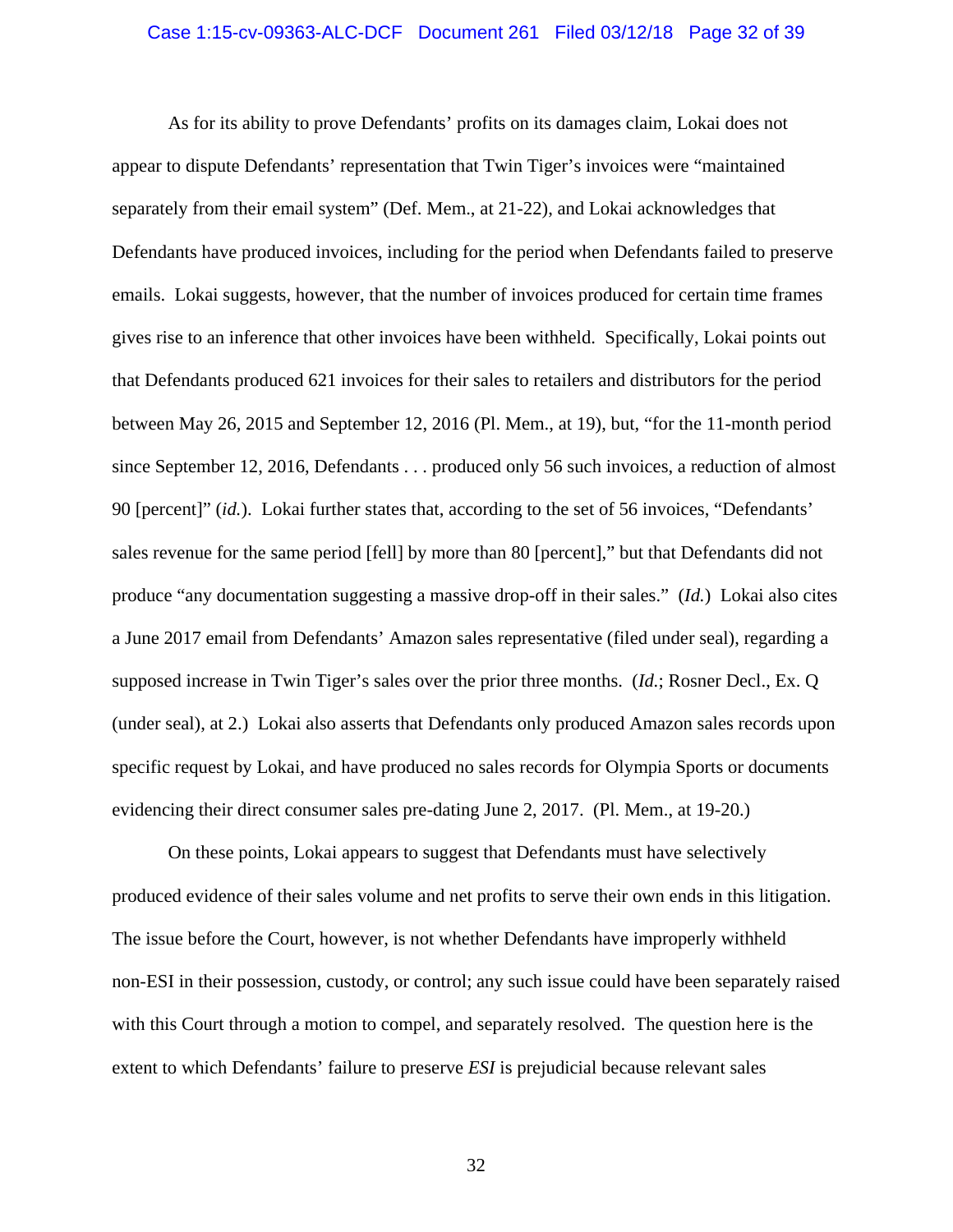# Case 1:15-cv-09363-ALC-DCF Document 261 Filed 03/12/18 Page 33 of 39

information was only available in the emails that were deleted and not archived. Given the apparent existence and production by Defendants of hard-copy invoices, the submissions before the Court are unclear as to the extent Twin Tiger's sales volumes would have been captured only in unpreserved emails. Additionally, the record is unclear as to whether Lokai ever sought to subpoena Twin Tiger's emails with Amazon and Olympia Sports, if critical sales information was still needed by Lokai and would have been contained in the destroyed emails. Under these circumstances, it is difficult to ascertain the scope of the prejudice suffered by Lokai in connection with its ability to prove its damages, but, once again, Lokai appears to have overstated the importance of the lost evidence.

Finally, Lokai asserts that it has been prejudiced in its ability to raise adequate defenses to Defendants' economic-interference counterclaims. (Pl. Mem., at 21-22.) Specifically, Lokai argues that Defendants failed to produce even "the alleged contracts with Rue21 and Five Below that are the basis of their interference claim[s]." (*Id.*, at 21.) Defendants, in response, submit that "the existence of [ ] business relationship[s]" between Defendants, on the one hand, and Rue21 and Five Below, on the other, "is established by the purchase orders and invoices Defendants produced early in this case" (Def. Mem., at 24), although they do not explain why their early productions did not, apparently, include executed agreements with either Rue21 or Five Below. Such agreements would certainly be relevant to both Defendants' counterclaims and Lokai's defenses thereto, but, if they were part of the ESI that was destroyed, copies should be available from Rue21 and Five Below, as Defendants point out (*id.*). For this reason, Lokai's ability to defend itself against Defendants' counterclaims has not been prejudiced to the degree alleged.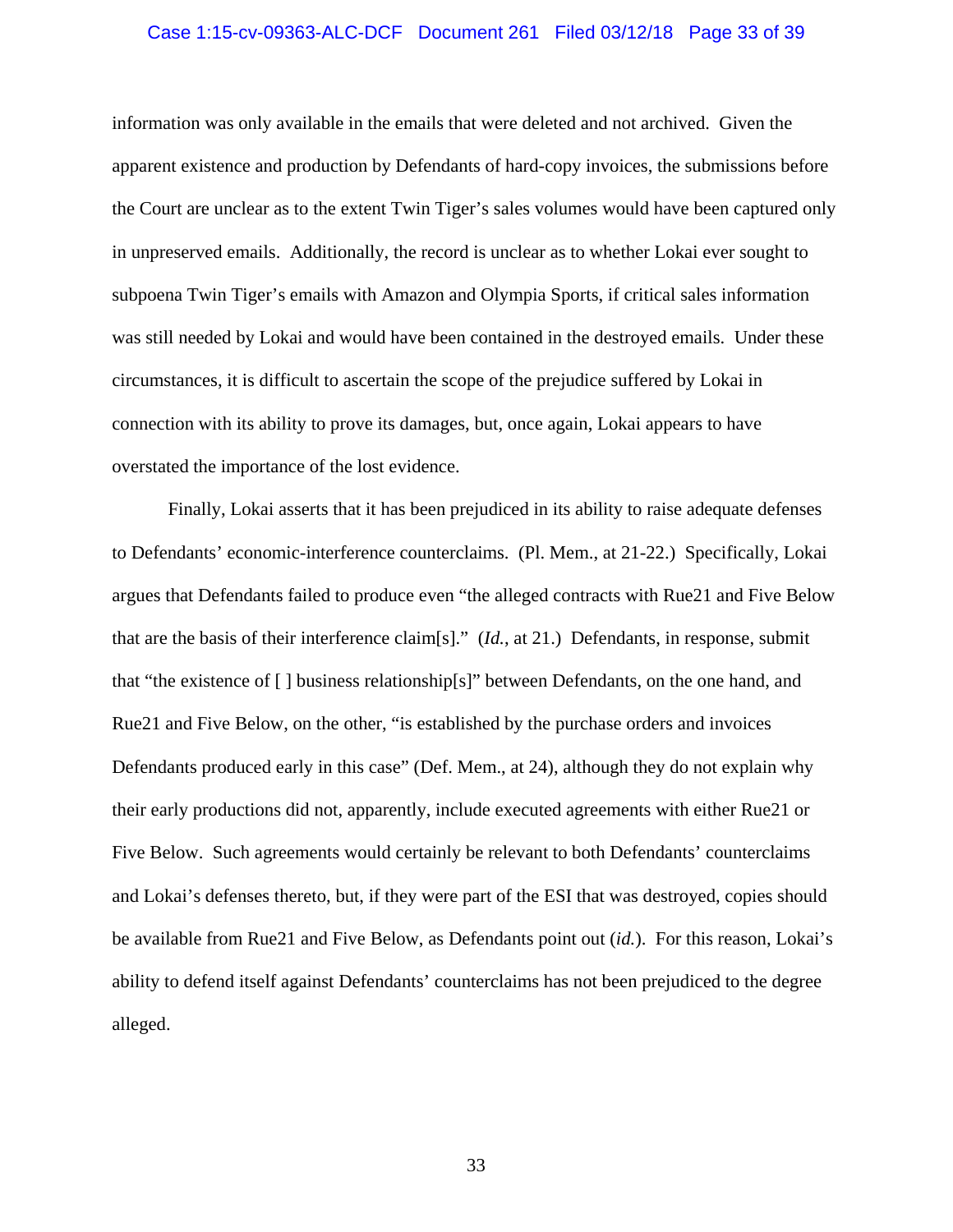### Case 1:15-cv-09363-ALC-DCF Document 261 Filed 03/12/18 Page 34 of 39

In sum, Lokai has demonstrated entitlement to sanctions pursuant to Rule  $37(e)(1)$ , as Lokai has both met the threshold requirements of Rule 37(e), described above, and has been prejudiced, although not as significantly as it would claim, by Defendants' spoliation of evidence. After examining the question of whether Lokai has also satisfied the requirements of Rule  $37(e)(2)$ , this Court will turn to the question of what sanctions should be imposed.

## **C. The Evidence Does Not Sufficiently Support a Finding That Defendants Acted with the Intent to Deprive Lokai of Use of ESI.**

Lokai seeks not only fees, costs, and an order of preclusion, but also the severe sanction of an adverse inference, or the even more extreme sanctions of a default judgment in Lokai's favor on its false-advertising and unfair-competition claims, and dismissal of Defendants' economic-interference counterclaims. (Pl. Mem., at 24.) As set out above, these severe sanctions are only available under Rule  $37(e)(2)$ , and must be grounded on a finding that the non-moving party "acted with the intent to deprive another party of the information's use in the litigation." If the evidence does not support a finding that Defendants acted with the requisite intent to deprive, then the Court is limited to awarding less severe sanctions under Rule  $37(e)(1)$ , that are "no greater than necessary to cure the prejudice" caused by the spoliation. (*Id.*) Here, some of the circumstances surrounding Defendants' spoliation of ESI could be seen to support an inference that Defendants acted with the intent to deprive Lokai of evidence, but, overall, the evidence falls short of compelling such a finding.

Defendants concede that the Coppocks destroyed ESI by knowingly deleting emails on a regular basis, but assert that their intention in doing so was merely to avoid "running up against storage limits" imposed by their email provider. (Rory Decl. ¶ 8.) Defendants further argue that the Coppocks' intentional destruction of evidence was mitigated by the fact that they believed they were complying with their obligation to preserve, at least as of December 2015, by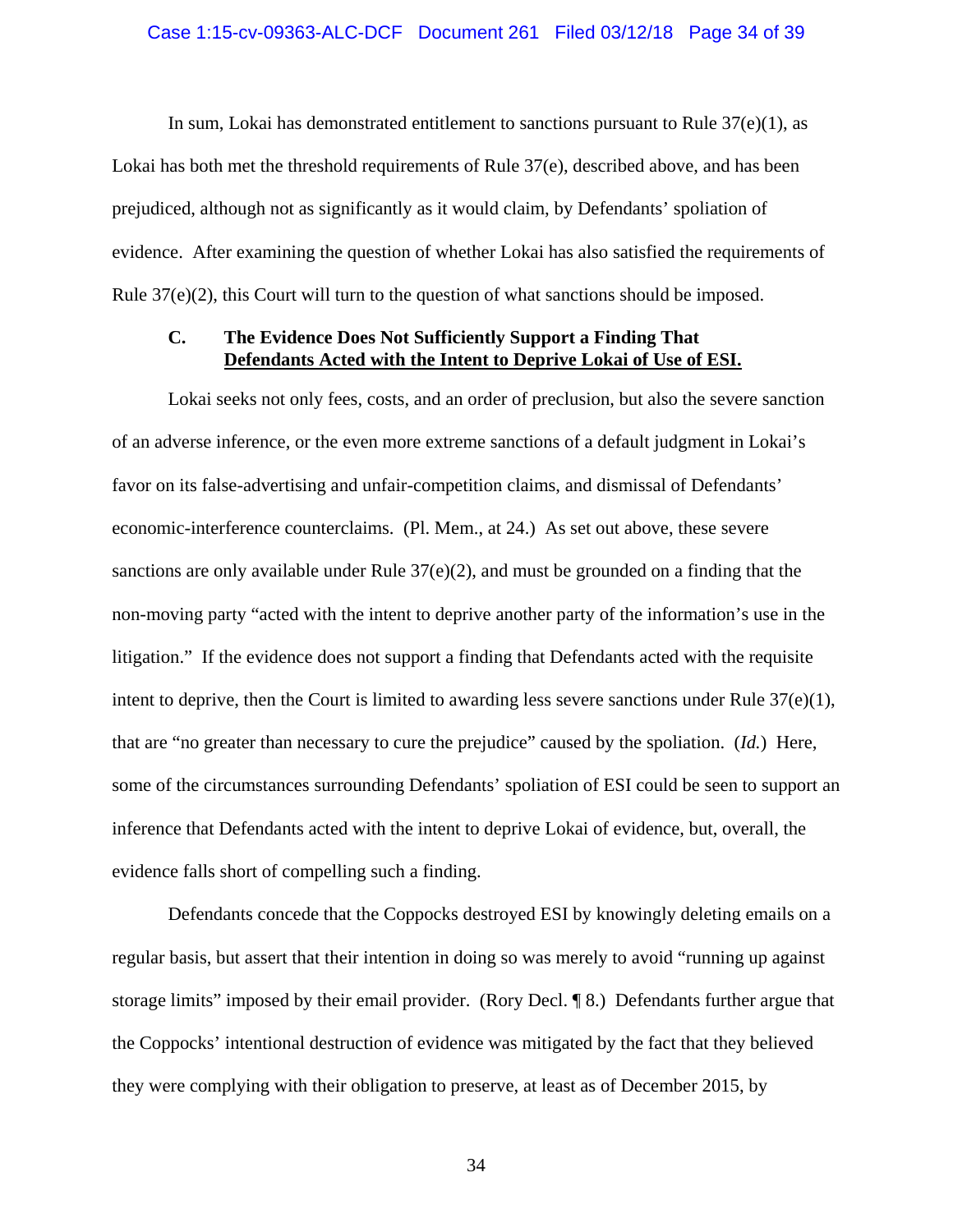# Case 1:15-cv-09363-ALC-DCF Document 261 Filed 03/12/18 Page 35 of 39

forwarding "relevant" emails to defense counsel. (*Id*. ¶¶ 7-8; Def. Mem., at 25-26.) While stopping short of arguing that the record contains direct evidence of Defendants' bad faith, Lokai seeks to undermine Defendants' contention that their deletion of email was "routine" by summarizing conduct by Defendants that, Lokai suggests, is more consistent with an intent to deprive it of evidence supporting its claims. For example, Lokai points to the fact that Defendants initially denied that they had "copied" Lokai's bracelet design (*see* Pl. Mem., at 15 (quoting deposition testimony)), but then, after being confronted by Lokai with emails obtained from Galaxy, conceded that they "patterned" their design after Lokai's, and "emulated" that design (Def. Mem., at 18, 19) – statements that Lokai now describes as an admission of copying (*see* Pl. Reply Mem., at 3, 10). For additional examples, Lokai contends that Defendants "knowingly conducted an improperly narrow search for relevant documents," "continued destroying documents even after being instructed by counsel to preserve them in December 2015," and "selectively retained emails from December 2015 through June 2016, belying their claim to routinely destroy all of their documents in the ordinary course of business." (Pl. Reply Mem., at 10.)

While the Coppocks' denials that they had copied Lokai's designs in any way does seem suspect in light of the Galaxy Emails, this Court notes that those emails were dated from May to August of 2015, before this suit was filed in November of that year, and thus before the Coppocks started forwarding documents to their counsel for preservation. Further, while Defendants' counsel should have explained to Defendants from the outset that many types of documents (including, for example, sales information) could be relevant to this action, the fact that the Coppocks may have had too narrow a view of relevance does not necessarily suggest bad faith.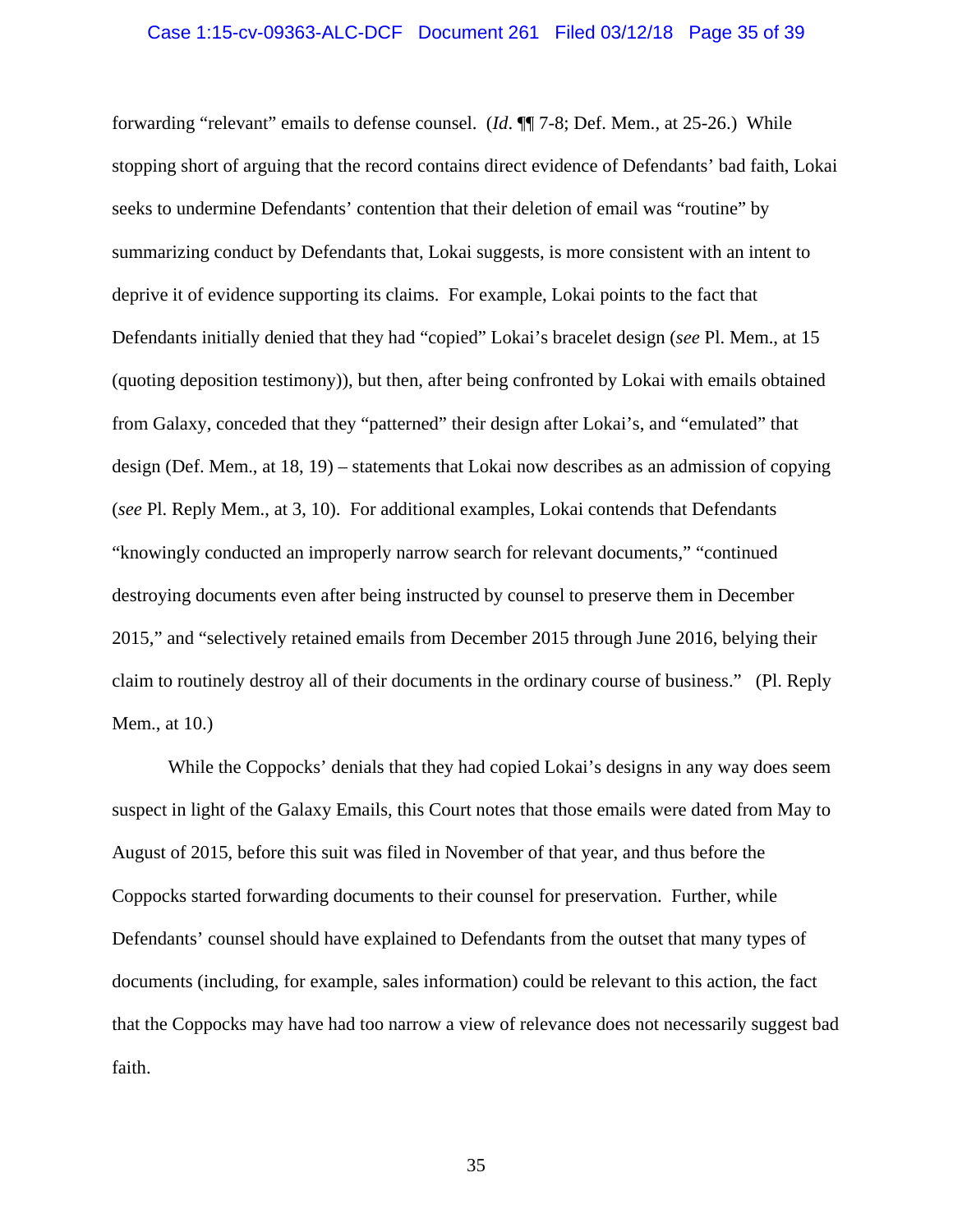# Case 1:15-cv-09363-ALC-DCF Document 261 Filed 03/12/18 Page 36 of 39

The issue of any "selective" deletion of emails could be telling, but the record lacks development in this respect. Significantly, and contrary to Lokai's argument, Defendants do not actually claim to have "routinely destroy[ed] *all* of their documents in the ordinary course of business." (*Id.* (emphasis added).) Rather, according to Brooks, his clients were "required to keep their mailboxes relatively clear" (8/23/17 Brooks Decl. ¶ 3), an assertion echoed by Rory, who states that the Coppocks "have always had to keep [their] mailboxes clear in order to run [their] business" (Rory Decl. ¶ 8). Keeping the mailboxes clear has required "deleting old e-mails" (*id.*), and, according to Rory, the Coppocks have been "unable to keep more than about one month's worth of old emails in [their] mailboxes without running up against storage limits" (*id.*). As described by Rory, "[b]y the time the lawsuit was filed in [November] 2015, most if not all of [their] emails from earlier months would have already been deleted." (*Id.*) Nowhere, however, do Defendants explain exactly *how* they have endeavored to keep their mailboxes within the applicable storage limits. Presumably, Defendants' mailbox storage limits have been constrained by message and attachment size, and not by the date messages were sent or received. Hypothetically, then, there are a number of ways in which Defendants could have kept their mailboxes operational: they could have batch-deleted all email messages that had aged past 30 days, for example; or they could have deleted certain categories of emails, such as those to or from certain senders or recipients; or they could have reviewed their messages and selected, on an individualized level, which ones to keep and which to discard. Selective deletion could explain why Defendants' October 3, 2016 production of 143 documents "included emails dated prior to June 24, 2014," leading Brooks to believe, incorrectly, "that FuseMail had succeeded in restoring emails that had been deleted, and that it had also implemented archiving." (8/23/17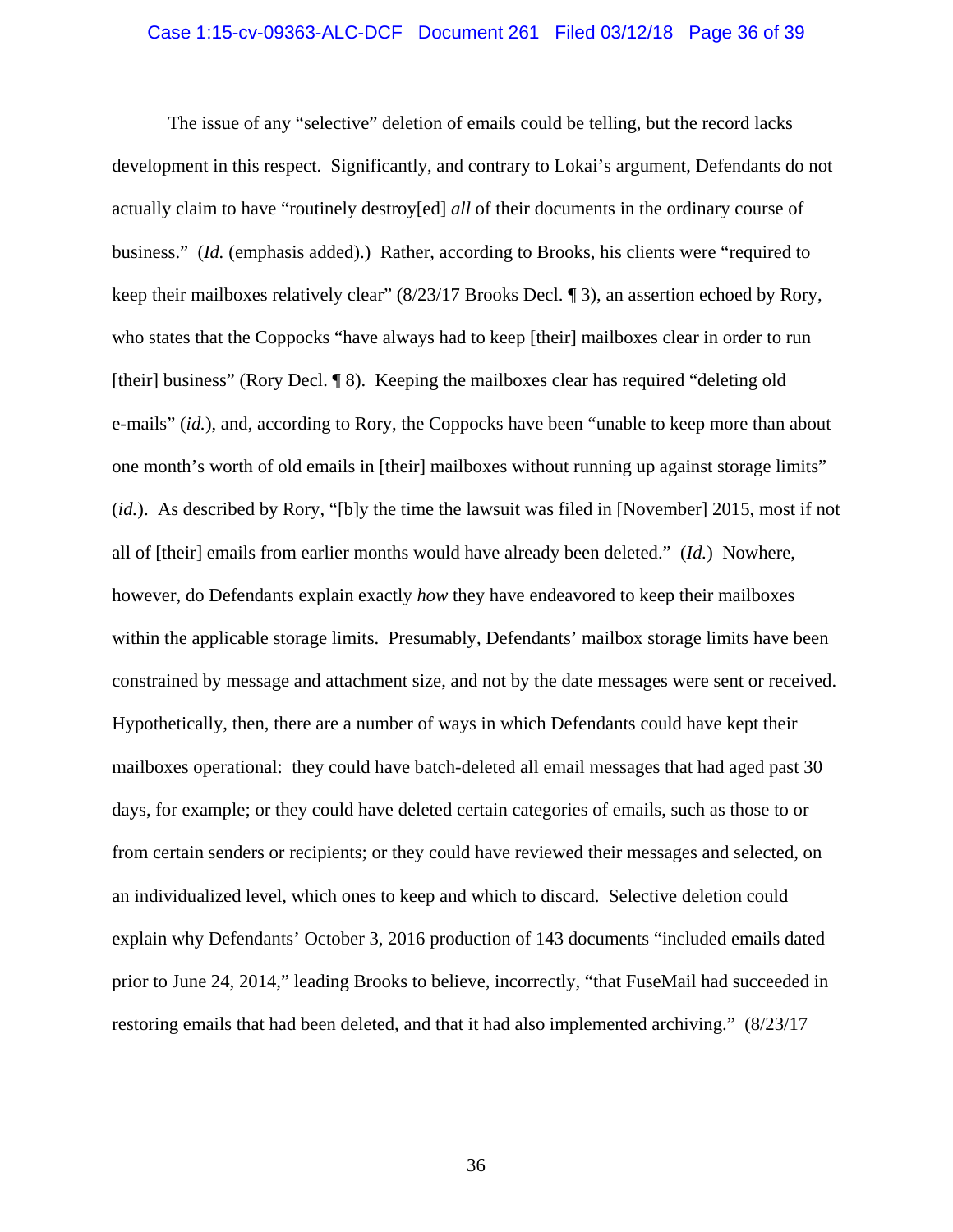# Case 1:15-cv-09363-ALC-DCF Document 261 Filed 03/12/18 Page 37 of 39

Brooks Decl. ¶ 5.) Selective deletion, moreover, could have been motivated by a desire to deprive Lokai of evidence damaging to Defendants' position in this litigation.

On the record before the Court, however, there is no basis to conclude whether Defendants even engaged in selective deletion, much less whether they did so with an intent to deprive. While a court may infer that a party acted with an intent to deprive on the basis of circumstantial evidence, *see, e.g.*, *Moody*, 271 F. Supp. 3d at 431-32 (W.D.N.Y. 2017) (finding such intent where defendants' failure to preserve evidence over a period of years was "so stunningly derelict as to evince intentionality"), here, the presented evidence is capable of more than one interpretation, and this Court will not make a finding of intent to deprive on the basis of suspicion alone. Certainly, the evidence, as it stands, does not clearly and convincingly show that Defendants sought out emails that could disadvantage them in this case, and then chose those particular emails to delete, for the purpose of keeping them out of Lokai's hands. *Cf. CAT3*, 164 F. Supp. 3d at 500, 502 (finding by clear and convincing evidence that plaintiffs had "manipulated" their emails, where plaintiffs presented "[no] evidence that might have bolstered their alternative theories" as to how changes to emails could have been made). Accordingly, this Court will not impose sanctions under Rule 37(e)(2).

#### **D. Sanctions That Should Be Awarded in This Case**

As set out above, the question of what sanctions should be imposed for a violation of Rule  $37(e)(1)$  falls within the Court's discretion. In the exercise of its discretion, this Court hereby imposes the following sanctions on Defendants:

First, Defendants are directed to reimburse Lokai for the attorneys' fees and costs it has incurred in (a) raising with Defendants and the Court the issue of ESI not initially produced in response to Lokai's document requests; (b) seeking to obtain substitute discovery via subpoenas served on third parties; and (c) bringing both its original and current motions for sanctions.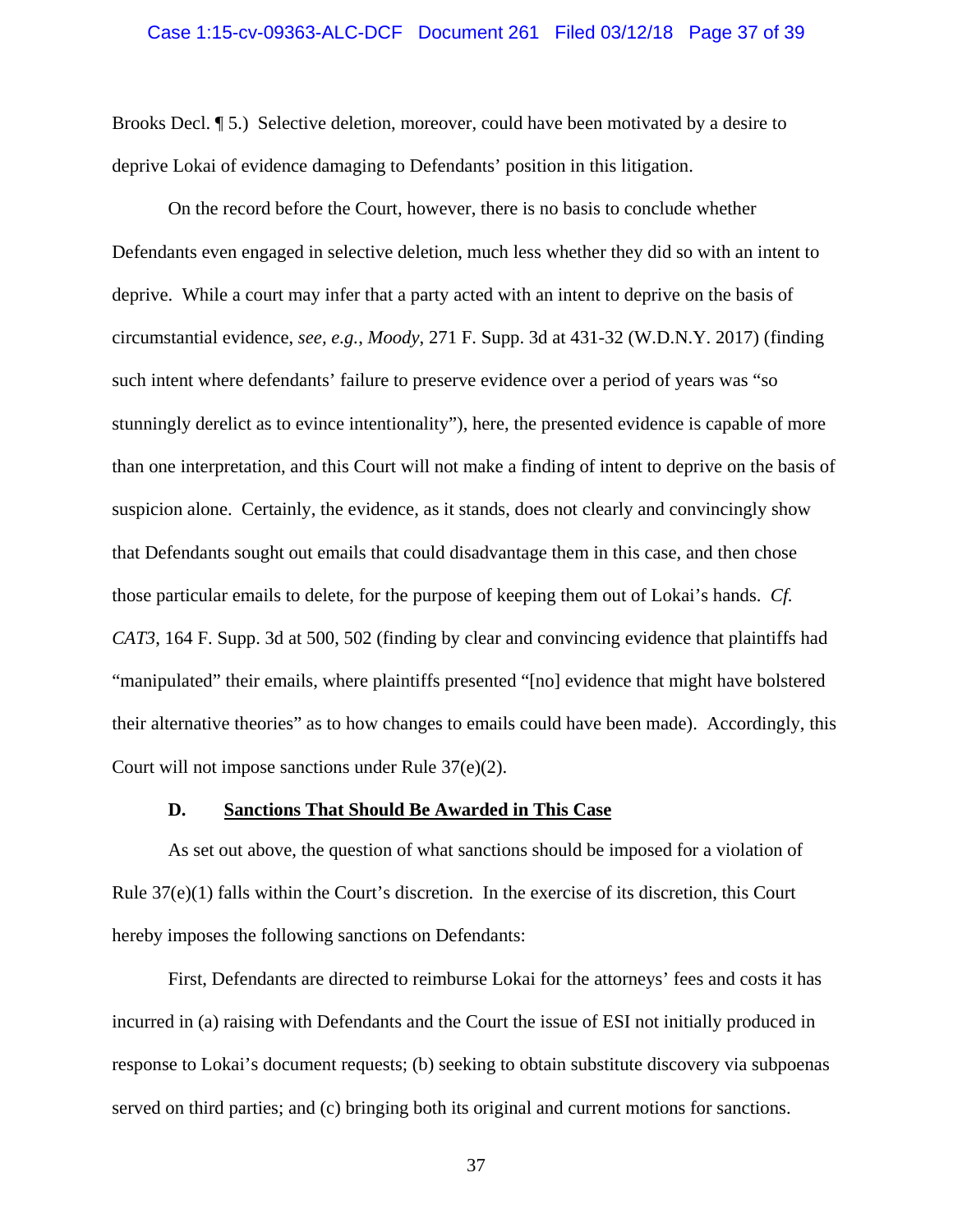# Case 1:15-cv-09363-ALC-DCF Document 261 Filed 03/12/18 Page 38 of 39

"This remedy ameliorates the economic prejudice imposed" on Lokai, "and also serves as a deterrent to future spoliation." *CAT3*, 164 F. Supp. 3d at 502. Lokai's counsel is directed to provide Defendants' counsel with a breakdown of those fees and costs, and, if Defendants do not agree as to the amounts included, to schedule a conference with this Court to address any disputes in that regard.

Second, pursuant to Rule  $37(e)(1)$ , Defendants shall be precluded from offering testimony at trial as to the content of any unpreserved emails (unless duplicate copies of those emails have otherwise been obtained by any party),  $11$  including any testimony suggesting that such emails would have supported any elements of their defenses or counterclaims. *See id.*, at 500, 502 (even where the moving party had demonstrated an intent to deprive, finding that an order precluding the non-moving party from relying on "their version of the emails at issue" was appropriate, as it was "no more severe than [was] necessary to cure the prejudice to the [moving party]").

Finally, if Lokai is able to demonstrate that there are material gaps in the records it has been able to obtain regarding the revenue and profits generated by Defendants' sales, and that those gaps are the result of Defendants' deletion of records only maintained by email, then, in advance of the trial of this action, Lokai may request that Judge Carter (before whom this case will be tried) give the jury an instruction that, because certain sales records were not retained, the jury is permitted to make reasonable extrapolations or interpolations from the sales data that is available. Such an instruction, in a form to be determined by Judge Carter in his discretion, may be appropriate to address any prejudice to Lokai's ability to present the jury with the full evidence of its claimed damages.

<span id="page-37-0"></span> $11$ <sup>11</sup> This portion of the Court's Order shall not be construed to impose any obligation on Lokai to seek duplicate emails from third parties, to the extent it has not already done so.